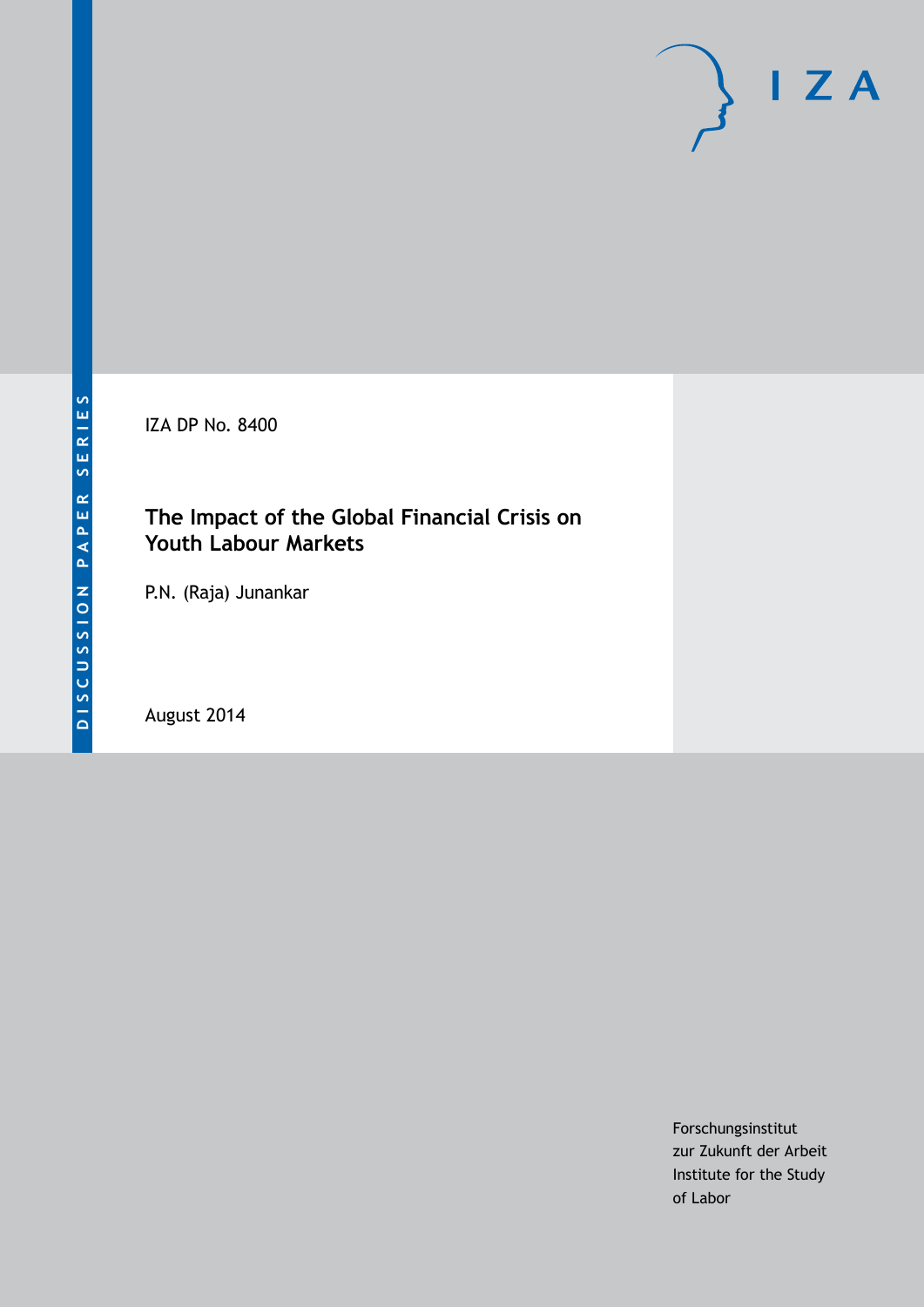# **The Impact of the Global Financial Crisis on Youth Labour Markets**

**P.N. (Raja) Junankar**

*University of New South Wales, University of Western Sydney and IZA*

## Discussion Paper No. 8400 August 2014

IZA

P.O. Box 7240 53072 Bonn Germany

Phone: +49-228-3894-0 Fax: +49-228-3894-180 E-mail: [iza@iza.org](mailto:iza@iza.org)

Any opinions expressed here are those of the author(s) and not those of IZA. Research published in this series may include views on policy, but the institute itself takes no institutional policy positions. The IZA research network is committed to the IZA Guiding Principles of Research Integrity.

The Institute for the Study of Labor (IZA) in Bonn is a local and virtual international research center and a place of communication between science, politics and business. IZA is an independent nonprofit organization supported by Deutsche Post Foundation. The center is associated with the University of Bonn and offers a stimulating research environment through its international network, workshops and conferences, data service, project support, research visits and doctoral program. IZA engages in (i) original and internationally competitive research in all fields of labor economics, (ii) development of policy concepts, and (iii) dissemination of research results and concepts to the interested public.

IZA Discussion Papers often represent preliminary work and are circulated to encourage discussion. Citation of such a paper should account for its provisional character. A revised version may be available directly from the author.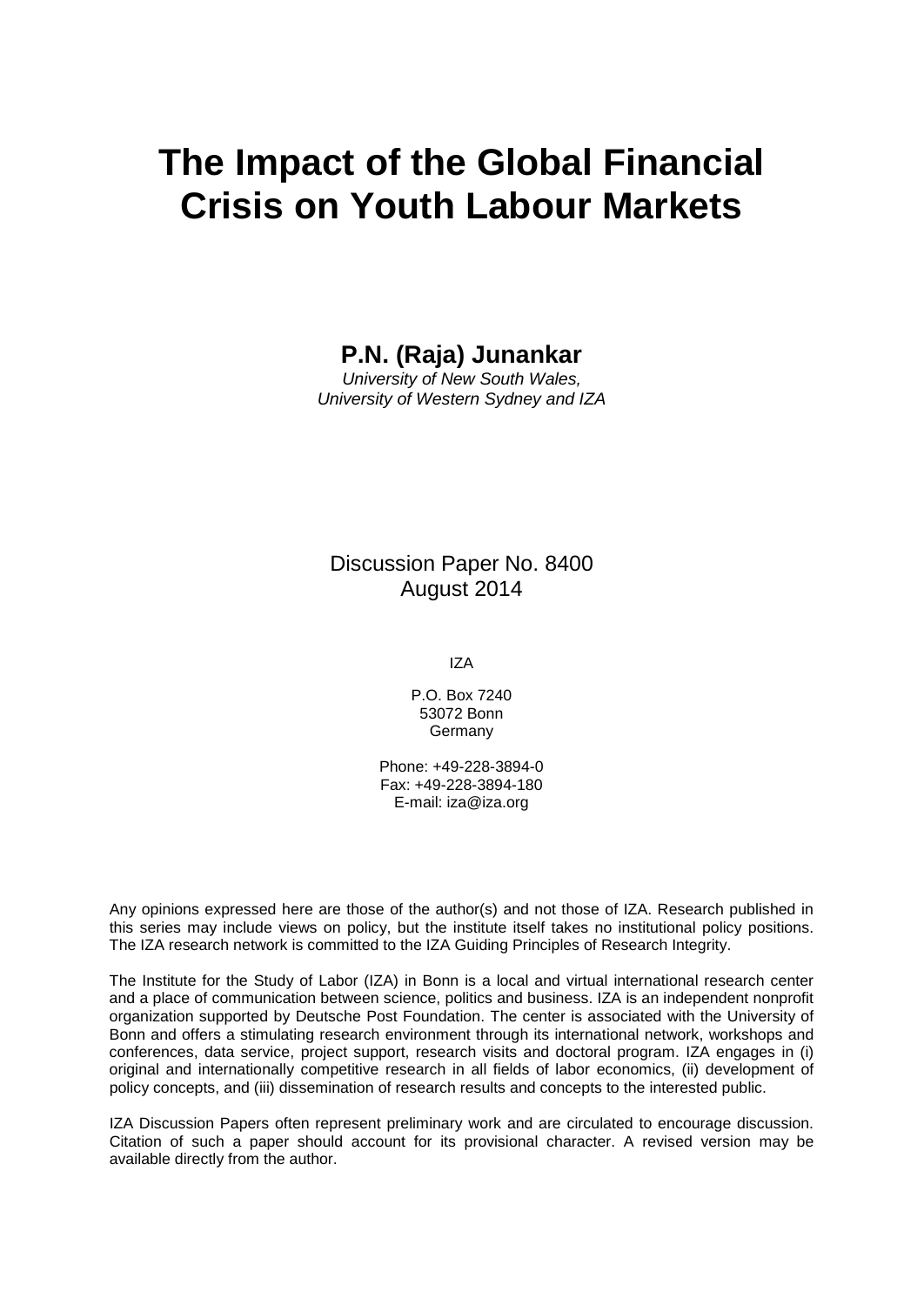IZA Discussion Paper No. 8400 August 2014

# **ABSTRACT**

## **The Impact of the Global Financial Crisis on Youth Labour Markets**

This paper investigates the impact of the GFC on youth unemployment and long term unemployment. In particular, we study whether the GFC had a bigger impact on youths than adults, and whether youth unemployment rates increased due to an increase in youth wages relative to adult wages. To anticipate our results, we find that the youth unemployment rates increased significantly more than that of adults even though youth wages had been falling relative to adult wages.

JEL Classification: J64, J21

Keywords: youth labour markets, youth unemployment, global financial crisis

Corresponding author:

P.N. (Raja) Junankar The Australian School of Business The University of New South Wales UNSW Sydney NSW 2052 **Australia** E-mail: [raja.junankar@uws.edu.au](mailto:raja.junankar@uws.edu.au)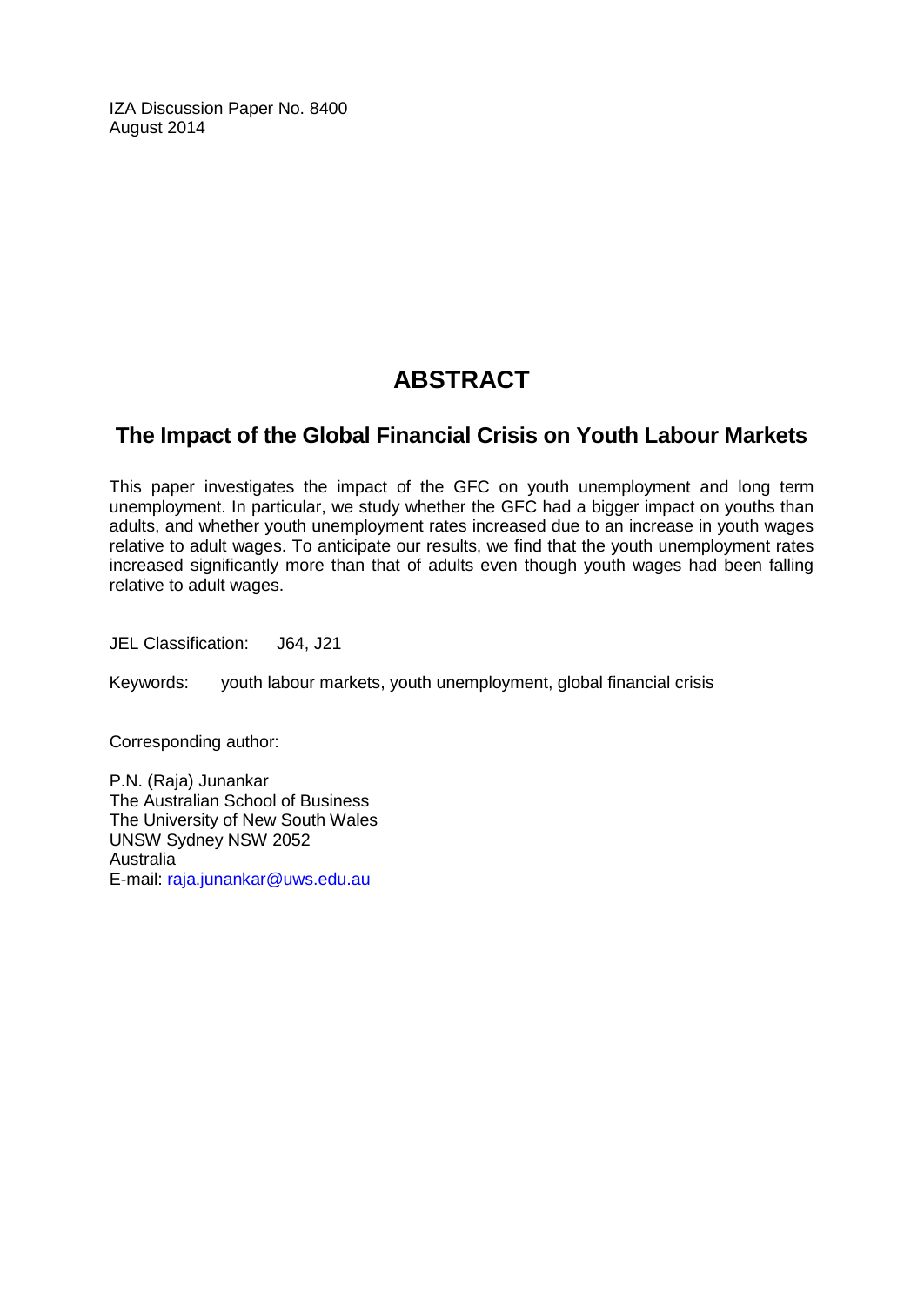#### **The Impact of the Global Financial Crisis on Youth Labour Markets<sup>1</sup>**

#### **1. Introduction**

Australia was one of the few OECD countries to emerge from the Global Financial Crisis (GFC) without facing a recession, usually defined as negative GDP growth for two consecutive quarters. However, the (overall) unemployment rate did increase following the GFC and has still not returned to the pre-GFC levels. Unemployment rates for youths went up much more dramatically and remain high. This paper investigates the impact of the GFC on youth unemployment and long term unemployment. In particular, we study whether the GFC had a bigger impact on youths than adults, and whether youth unemployment rates increased due to an increase in youth wages relative to adult wages. To anticipate our results, we find that the youth unemployment rates increased significantly more than that of adults even though youth wages had been falling relative to adult wages.

The recent changes announced in the Coalition Budget (but as yet not legislated) mean that anyone below 30 years of age will not have access to unemployment benefits for six months and after that would be required to engage in compulsory work for the dole. The prospects for a large and growing number of youths are grim. There has been recent work<sup>2</sup> that shows that taking on a job that is below the skills of the person leads to a scarring effect: the probability of getting a good job (i.e. appropriate for that person's skills and education levels) are decreased significantly. The Coalition Government has now proposed that anyone under the age of 30 to take any job at all as they would not receive unemployment benefits. This is a policy that will create havoc amongst the young.

#### **2. Literature Review**

<u>.</u>

There has been much written about youth labour markets in the OECD in general, and a few papers about the Australian experience. Many of the European OECD countries have faced a massive increase in youth unemployment and long term unemployment. A common feature of this literature is the social impact of youth unemployment. When young people are unemployed they may face various problems including social alienation, depression, an increase in the use of non-prescribed drugs, petty crime, and suicide, see Eurofound (2014).

In the economics literature there has been a continuing debate about the impact of minimum wages on (youth) unemployment with the traditional view assuming competitive labour markets where it is argued that minimum wages leads to unemployment. This view has been very popular with Conservative politicians and with the business sector. However, in recent

<sup>&</sup>lt;sup>1</sup> I am grateful to Michael Quinlan (UNSW), Peter Kriesler (UNSW), and Matt Cowgill (ACTU) for comments that have helped to improve the paper. I am, of course, responsible for remaining errors.

<sup>2</sup> Clark *et al*. (2014), Mavromaras et al. (2013), Stewart (2007).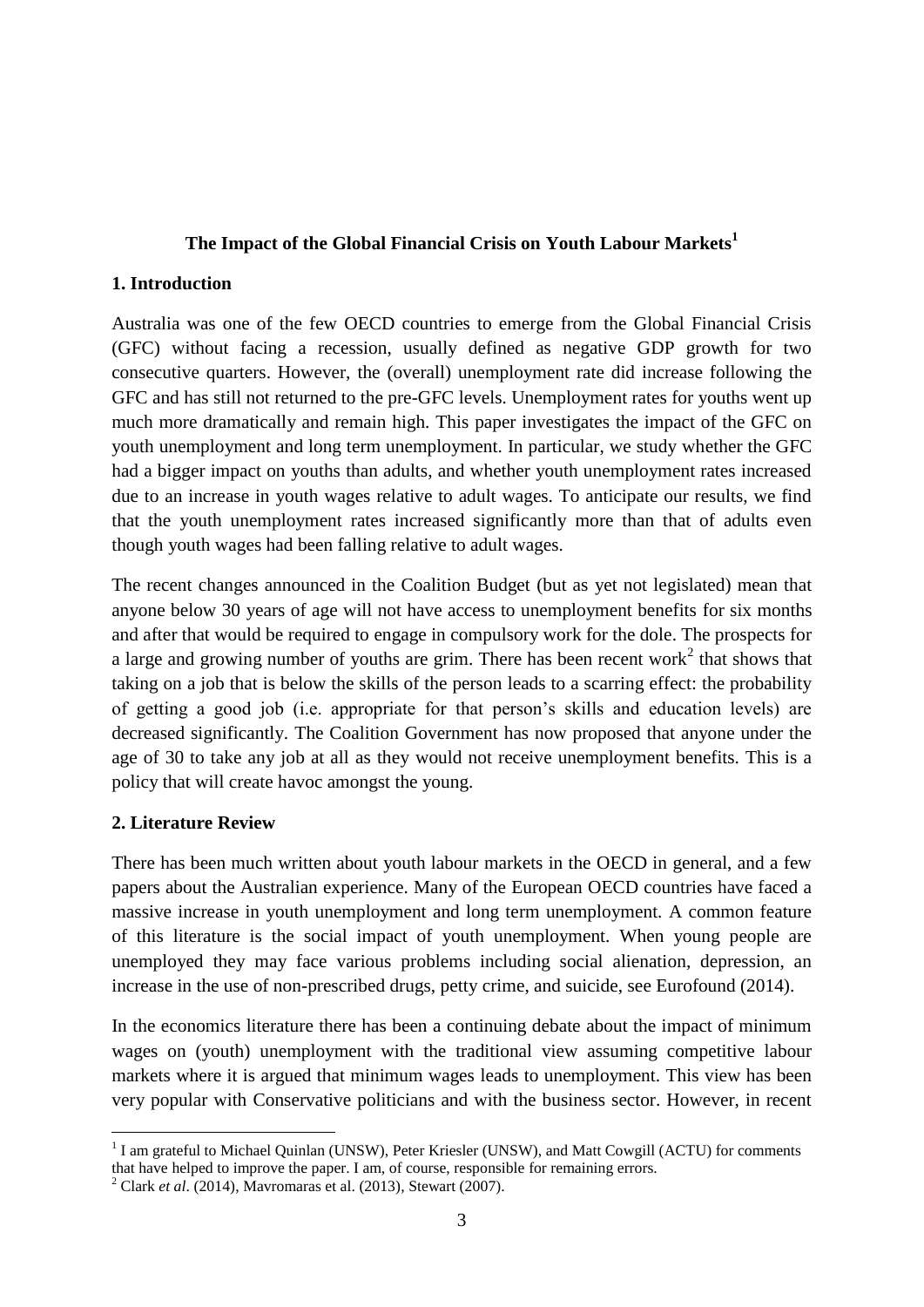years a growing number of economists have argued that in imperfect markets, minimum wages do not lead to unemployment, see Card and Kreuger (1995), Manning (2003, 2010), Booth (2014). They argue that the labour market is not a perfectly competitive market but employers have market power in wage setting (monopsony). There is asymmetric information in the labour market, workers have heterogeneous preferences, etc. which make the labour market behave differently from a competitive market. Manning (2003, 2010) has shown that in such markets employment can increase with an increase in wage rates.

It is interesting that the OECD (1998) which normally argues for flexibility of wages, found that:

"Firstly, the results suggest that a rise in the minimum wage has a negative effect on teenage employment. Secondly, negative employment effects for young adults are generally close to or insignificantly different from zero. Thirdly, for prime-age adults, the most plausible specifications suggest that minimum wages have no impact on their employment outcomes." (OECD *Employment Outlook 1998*, pp. 47-48)

However, they are cautious in their conclusion and emphasise the "*fragility of the results in Table 2.5*", (OECD 1998, p. 47, emphasis added). They add:

"At the same time, it is important to note that these estimated effects are relatively insignificant in terms of explaining the large decline that has occurred in the teenage employment-population ratio in some countries." (OECD *Employment Outlook 1998*, p. 48)

There is another branch of traditional economics that argues that generous unemployment benefits lead to increased unemployment. The underlying economic theory is based on a model of unemployed workers searching for a job with imperfect information; see Mortensen and Pissarides (1999). The unemployed searching for employment receive various job offers, but depending on the wage offered they may accept or reject that offer. If they have substantial unemployment benefits they have a higher "reservation wage" and they reject low wage offers and remain unemployed. In various papers Layard and Nickell have argued that unemployment benefits are one of the reasons for high unemployment. They also argue that various labour market institutions like unions, centralised wage bargaining, etc. also lead to higher unemployment, see Nickell and Layard (1999). These results have been criticised by various people including Howell et al. (2005, 2007). Heckman (2007) in his comment also argue that the orthodox results are "fragile" and cannot support the conclusions that labour market institutions are the main cause of high unemployment.

Curiously there is a very limited amount of recent literature on Australian Youth Labour Markets. There were a few survey papers several years ago, see Miller and Volker (1987), Lewis & Mclean (1998), a few papers using longitudinal data, Junankar and Wood (1992), Marks et al. (2003), and some time series estimates of employment, Daly et al. (1998) and Junankar, Waite and Belchamber (2000). These papers find contradictory results and there is no clear consensus. However, there is some evidence for scarring and occurrence dependence (an event of unemployment increases the probability of repeat spell). A relatively recent paper by Doiron and Gorgens (2008) finds evidence for state dependence using the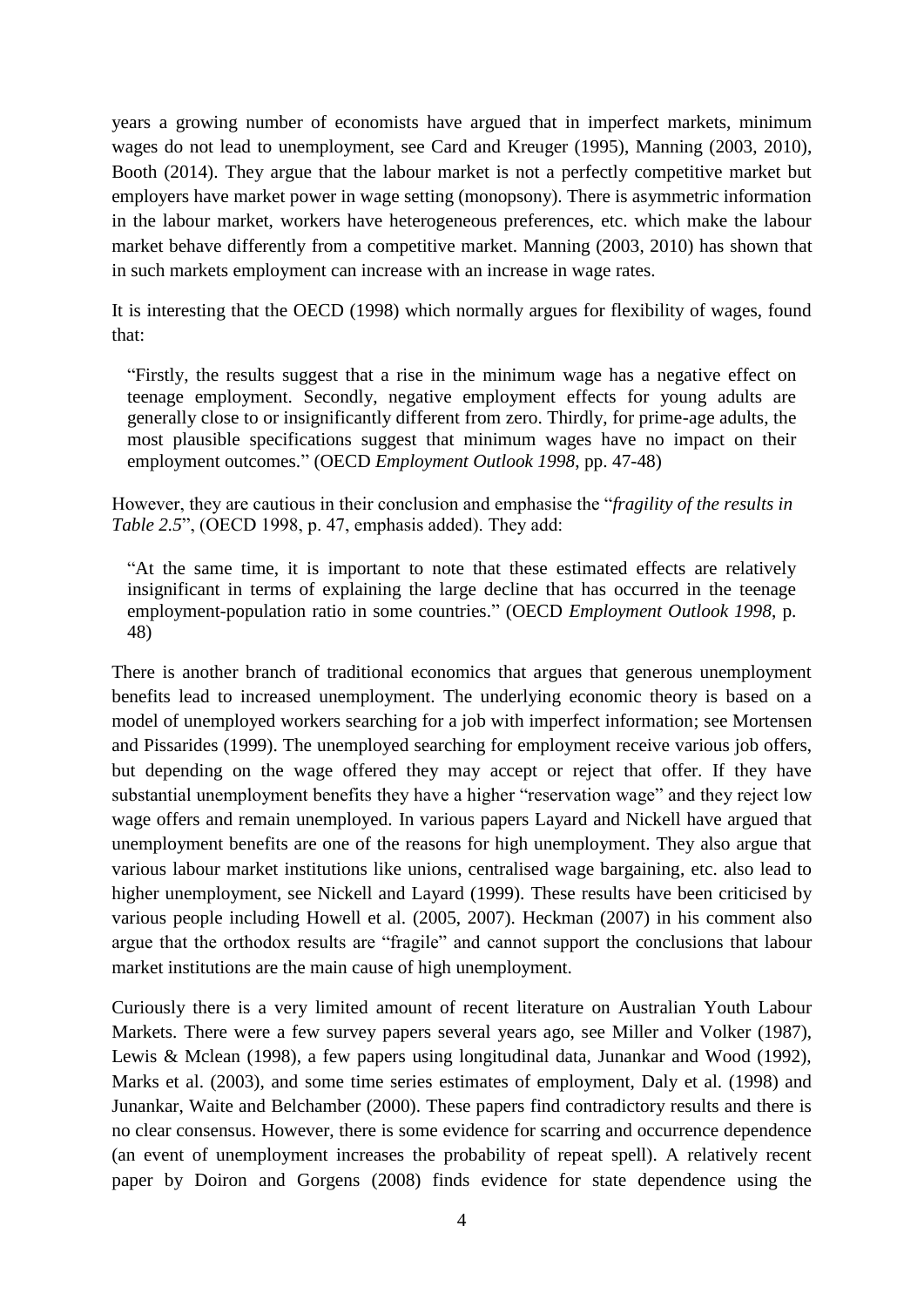Household and Income Labour Dynamics (HILDA) longitudinal data. Another recent paper by Hérault et al. (2012) estimate a multinomial logit model for the youth labour market (using cohort data from the Longitudinal Surveys of Australian Youth, and Youth in Transition Surveys) and find that the effects of growth and unemployment affect different components of the youth labour market differently. An increase in the overall unemployment rate increases the risk of unemployment.

### **3. The Youth Labour Market<sup>3</sup>**

The youth labour market is a complex market: young people have a choice of leaving school at age 16 or 17 (the compulsory schooling ages) or continue until age 18 (and complete year 12). If they leave school early, they may look for work or a traineeship. If they continue until age 18, they may look for work or continue in tertiary education (either at a TAFE or at University). As the number of unskilled jobs seem to have been on a declining trend over the past few decades, most young people who leave school early find it difficult to get a job. As a result, they may decide to re-enter the education sector. If they continue into tertiary education, they may leave education at 20 (say with a TAFE qualification) or a university degree at 21 or 22.

Many young people who are studying at TAFE or University often work part-time as well. There is even a significant number of young people who are full-time students and who work full-time! There are large flows between different states: from employment to unemployment or education, from unemployment to education or employment, and from education to employment or unemployment.

Since there is a surge of young people entering the labour market at the end of a school year or university year, the sudden increase in supply means that it is difficult to find a job quickly and unemployment rises. If some young people are unable to find work for some time, they may move from unemployment to the education sector, the not-in-the-labour force (NILF) state, and the labour force participation rate falls and unemployment falls. In a recession, as firms stop hiring it hits the young as they are just entering the labour market. In addition, during a recession firms tend to fire the young as they work on a Last-in-First-Out basis. As many young people may be in casual or short term employment, during a recession these contracts are not renewed. Another important feature of the youth labour market is that young people are typically employed in cyclically sensitive areas like manufacturing and construction (for males) and Retail trade and Accommodation and food services (especially for females), see Table 1. During the GFC these industries were hit significantly and youth unemployment increases substantially.

As a result, young people are likely to face higher rates of unemployment compared to adults, see Figure 1. As young people see the labour market getting tighter they may respond by delaying entering the labour market and continue their education (what I call "encouraged students"). Similarly, when people have been unemployed for a long period they may give up searching for employment (the "discouraged workers").

<sup>&</sup>lt;sup>3</sup> See Chris Sewell (2013) for an extended literature review and econometric analysis.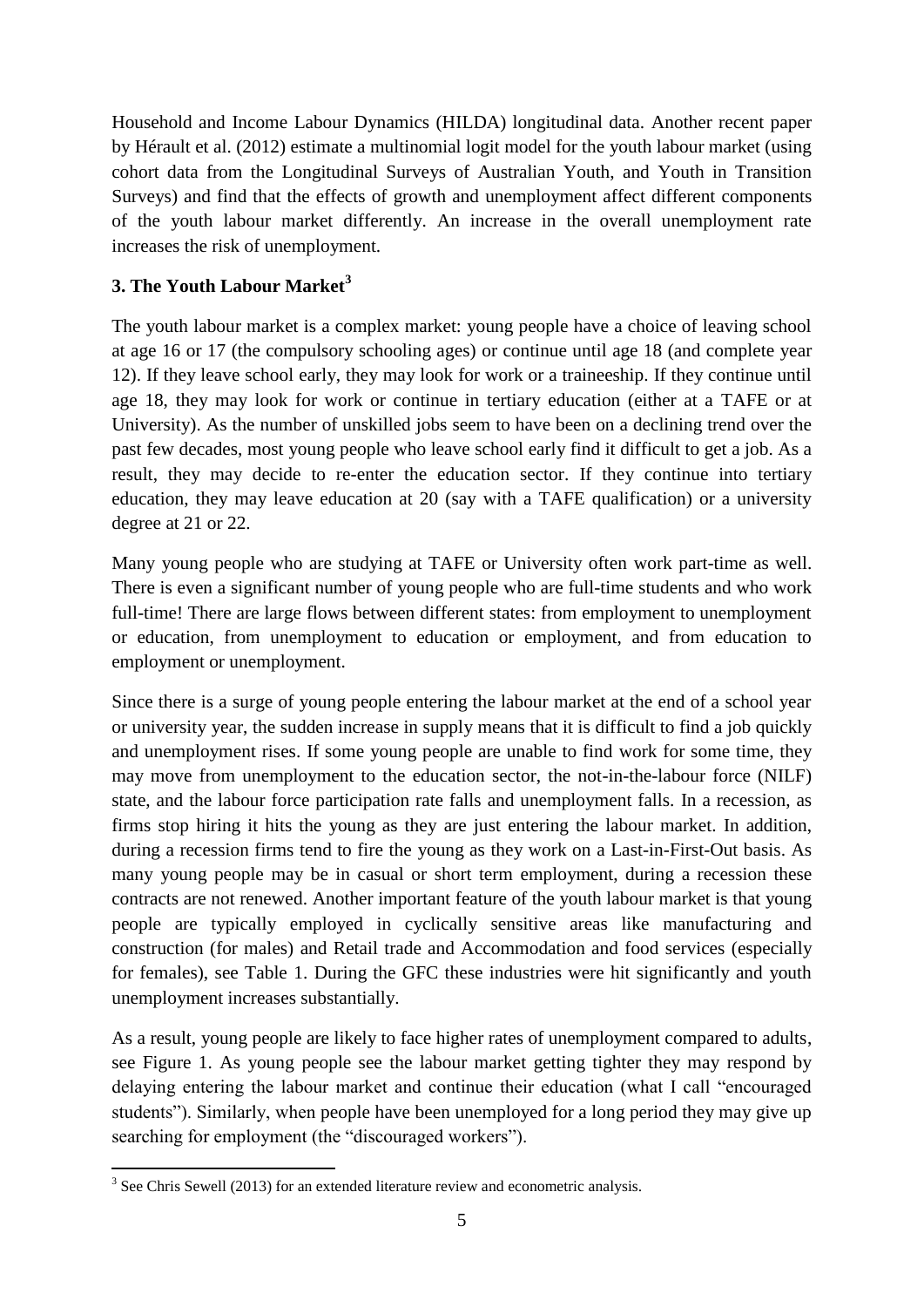



*Source*: ABS 6202002 and 6202017

1

A simple ordinary least squares regression of youth unemployment (15-24) on total unemployment gives the following:

YUR = 
$$
3.35 + 1.45
$$
 UR  
(18.5) (58.1)  
R<sup>2</sup> = 0.96

In words, for every one percent increase in the overall unemployment rate youth unemployment rate increases by 1.45 percentage points.

There appears to be a change in this relationship after the GFC:

YUR = 2.92 + 1.50 UR + 0.50 GFC (14.3) (55.8) (3.9) R 2 = 0.96

Which shows that, for every one percentage point increase in the overall unemployment rate youth unemployment rate increases by 1.50 percentage points and after the GFC by an additional 0.50 percentage points. In each case the variables are statistically significant at the one percent levels $4$ .

A similar equation was estimated in terms of an annual change in unemployment rates (to remove any trend):

<sup>&</sup>lt;sup>4</sup> This is a purely descriptive statement, and not a causal statement. In fact, the overall unemployment rate contains youth unemployment.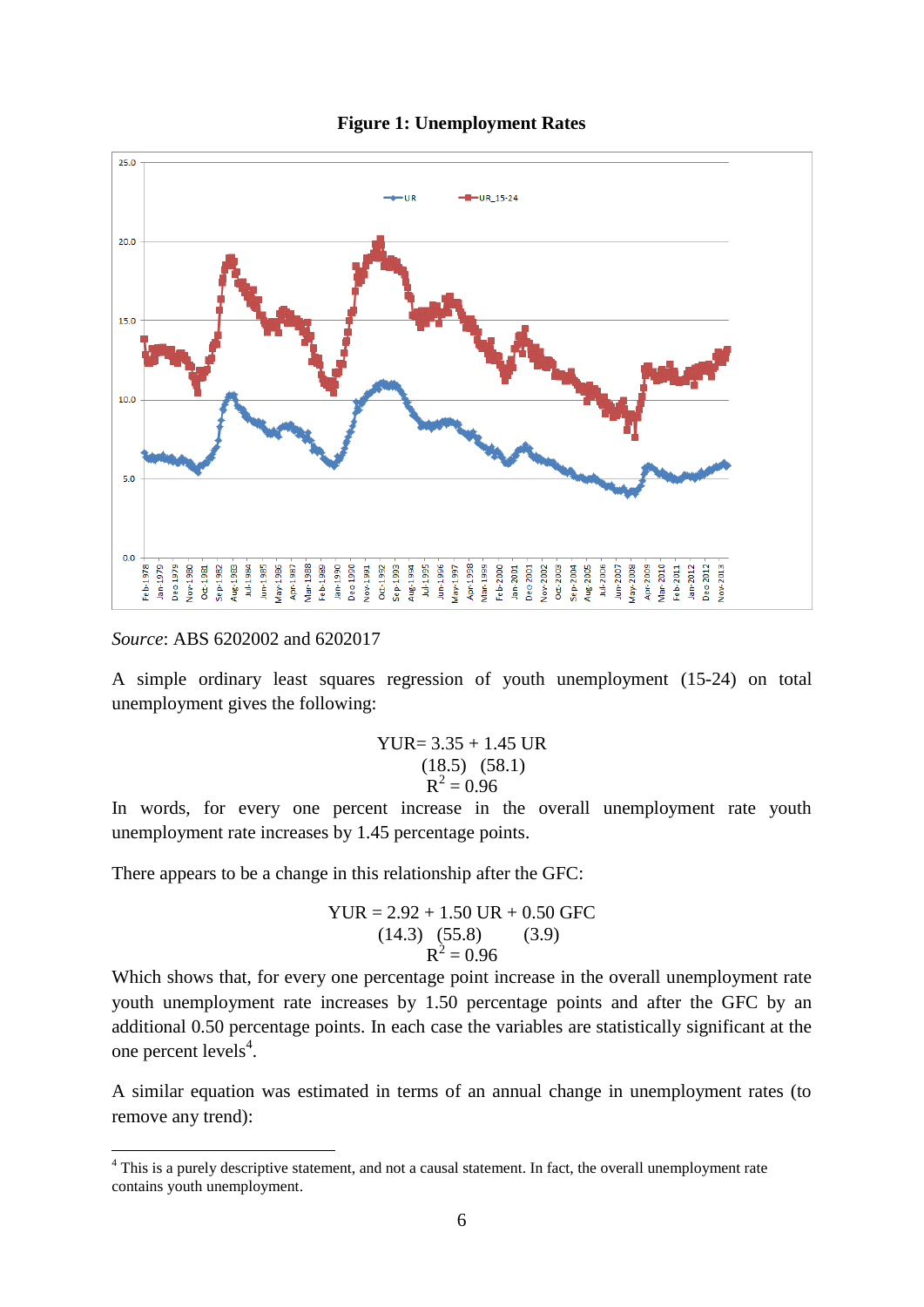Change in YUR=  $0.12 + 1.72$  Change in UR  $(0.25)$   $(37.52)$  $R^2 = 0.91$ 

This suggests that an increase of one percentage point in the total unemployment rate of leads to 1.72 percentage points increase in youth unemployment rate.

Although youths are usually defined as young people between the ages of 15 and 24, the labour market for the 15-19 is very different from that of the 20-24 age group. Young people are more likely to be working part time or in casual jobs. Figures 1 and 2 show that for young males and females (15-19) a majority are part-time workers, but even for the age group 20-24 a large proportion of them are working in part-time jobs. In addition, there has been a significant increase in part-time working for young males and females over the past decades. A very high proportion of part-time jobs are casual jobs and hence they are more likely to lose their jobs when a recession hits.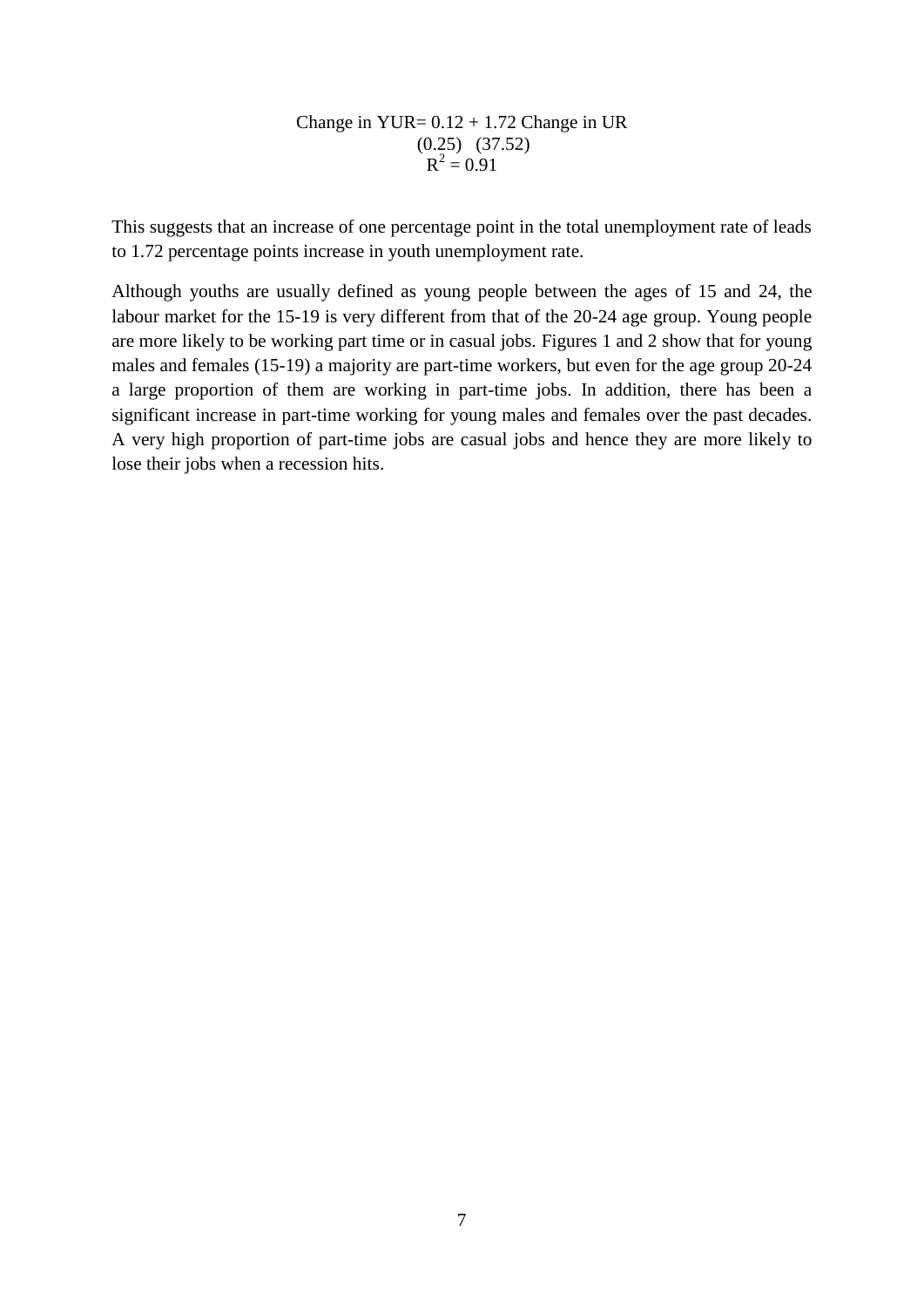|                                                   |                 | MEFT, 15-MEPT 15-MEFT 20- |                 | <b>MEPT 20-</b> |
|---------------------------------------------------|-----------------|---------------------------|-----------------|-----------------|
| Males, 15-19 and 20-24 (May Quarter 2014)         | 19 (%)          | 19 (%)                    | 24 (%)          | 24 (%)          |
| <b>Agriculture, Forestry and Fishing</b>          | 4.59            | 2.08                      | 3.27            | 0.42            |
| <b>Mining</b>                                     | 0.63            | 0.15                      | 4.57            | 0.26            |
| <b>Manufacturing</b>                              | 11.43           | 2.38                      | 10.29           | 4.08            |
| <b>Electricity, Gas, Water and Waste Services</b> | 2.52            | 0.10                      | 1.05            | 0.26            |
| <b>Construction</b>                               | 34.29           | 2.67                      | 25.52           | 6.84            |
| <b>Wholesale Trade</b>                            | 2.70            | 1.14                      | 2.80            | 0.68            |
| <b>Retail Trade</b>                               | 12.06           | 35.89                     | 10.29           | 26.28           |
| <b>Accommodation and Food Services</b>            | 5.76            | 35.25                     | 6.69            | 21.37           |
| <b>Transport, Postal and Warehousing</b>          | 4.41            | 1.98                      | 5.24            | 5.49            |
| <b>Information Media and Telecommunications</b>   | 3.06            | 0.69                      | 2.17            | 1.57            |
| <b>Financial and Insurance Services</b>           |                 | 0.20                      | 1.52            | 0.89            |
| <b>Rental, Hiring and Real Estate Services</b>    | 0.18            | 1.04                      | 1.05            | 2.77            |
| Professional, Scientific and Technical Services   | 2.34            | 2.52                      | 4.89            | 2.66            |
| <b>Administrative and Support Services</b>        | 0.63            | 2.48                      | 2.10            | 3.61            |
| <b>Public Administration and Safety</b>           | 2.61            |                           | 3.60            | 2.35            |
| <b>Education and Training</b>                     | 0.72            | 1.83                      | 1.12            | 5.12            |
| <b>Health Care and Social Assistance</b>          | 0.72            | 2.52                      | 2.90            | 7.37            |
| <b>Arts and Recreation Services</b>               | 1.17            | 5.69                      | 2.05            | 5.49            |
| <b>Other Services</b>                             | 10.17           | 1.39                      | 8.89            | 2.51            |
| <b>Total (000's)</b>                              | 111.1           | 202                       | 400.5           | 191.4           |
|                                                   |                 |                           |                 |                 |
|                                                   |                 |                           |                 |                 |
|                                                   | <b>FEFT 15-</b> | <b>FEPT 15-</b>           | <b>FEFT 20-</b> | FEPT 20-        |
| Females 15-19, 20-24 (May Quarter 2014)           | 19 (%)          | 19 (%)                    | 24 (%)          | 24 (%)          |
| <b>Agriculture, Forestry and Fishing</b>          | 0.71            | 0.52                      | 1.08            | 0.25            |
| <b>Mining</b>                                     |                 |                           | 0.97            | 0.11            |
| <b>Manufacturing</b>                              | 7.30            | 4.19                      | 3.95            | 2.64            |
| <b>Electricity, Gas, Water and Waste Services</b> | 0.89            |                           | 0.68            | 0.32            |
| <b>Construction</b>                               | 1.07            | 0.26                      | 1.69            | 1.00            |
| <b>Wholesale Trade</b>                            | 0.53            | 0.33                      | 2.55            | 0.64            |
| <b>Retail Trade</b>                               | 17.26           | 36.00                     | 12.03           | 30.31           |
| <b>Accommodation and Food Services</b>            | 15.66           | 38.86                     | 8.04            | 21.43           |
| <b>Transport, Postal and Warehousing</b>          | 3.20            | 0.96                      | 3.59            | 1.57            |
| <b>Information Media and Telecommunications</b>   | 2.14            | 1.15                      | 1.26            | 2.46            |
| <b>Financial and Insurance Services</b>           | 3.74            | 0.30                      | 5.10            | 1.07            |
| <b>Rental, Hiring and Real Estate Services</b>    | 3.91            | 1.45                      | 5.46            | 1.82            |
| Professional, Scientific and Technical Services   | 5.16            | 0.85                      | 10.99           | 3.21            |
| <b>Administrative and Support Services</b>        | 1.42            | 0.89                      | 2.37            | 2.82            |
| <b>Public Administration and Safety</b>           | 2.67            | 0.04                      | 6.93            | 1.43            |
| <b>Education and Training</b>                     | 3.02            | 3.23                      | 5.82            | 8.06            |
| <b>Health Care and Social Assistance</b>          | 17.44           | 4.60                      | 19.46           | 12.70           |
| <b>Arts and Recreation Services</b>               | 0.89            | 3.34                      | 1.22            | 3.74            |
| <b>Other Services</b>                             | 12.99           | 3.04                      | 6.82            | 4.42            |

# **Table 1: Youth Shares of Employment by Age and Industry, 2011 (%)**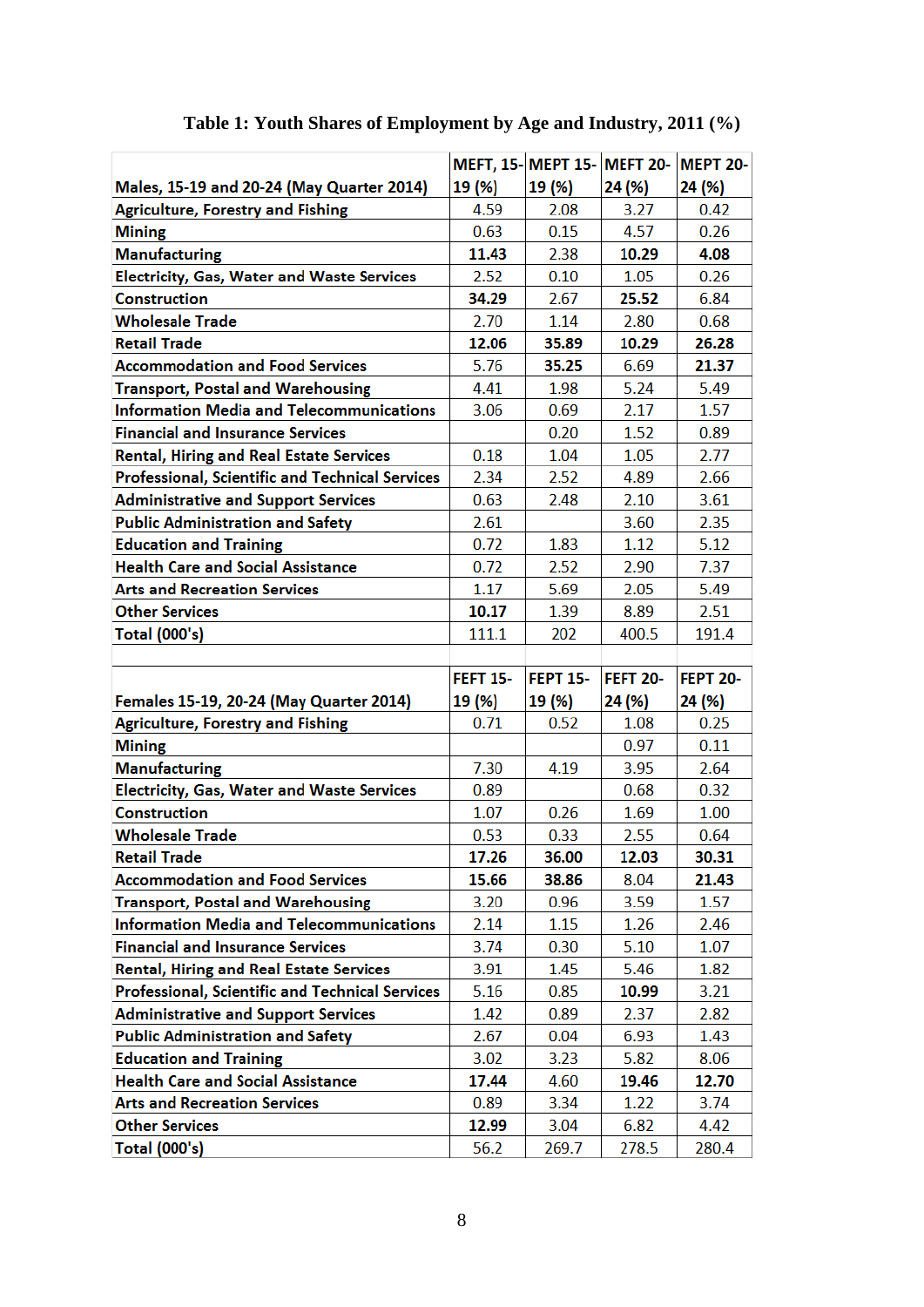*Source*: ABS Employed persons (ST E12)

*Notes*:

 $MEFT =$  Share of Males Employed Full Time in Industry x

 $MEPT =$  Share of Males Employed Part Time in Industry x

FEFT = Share of Females Employed Full Time in Industry x

FEPT = Share of Females Employed Part Time in Industry x

Young people are more likely to be working part time or in casual jobs. As Figures 2 and 3 show that for young males and females (15-19) a large majority are part-time workers, but even for the age group 20-24 a significant proportion of them are working in part-time jobs. In addition, there has been a significant increase in part-time working for young males and females. As we can see from Figures 4 and 5, part-time workers are more likely to be casual workers and hence subject to a greater threat of losing their jobs. Even a large proportion of young full time workers are in casual employment, and would most likely be the first to lose their jobs in a recession.





*Source*: 6291.0.55.001 Labour Force, Australia, Detailed - Electronic Delivery, Table 3a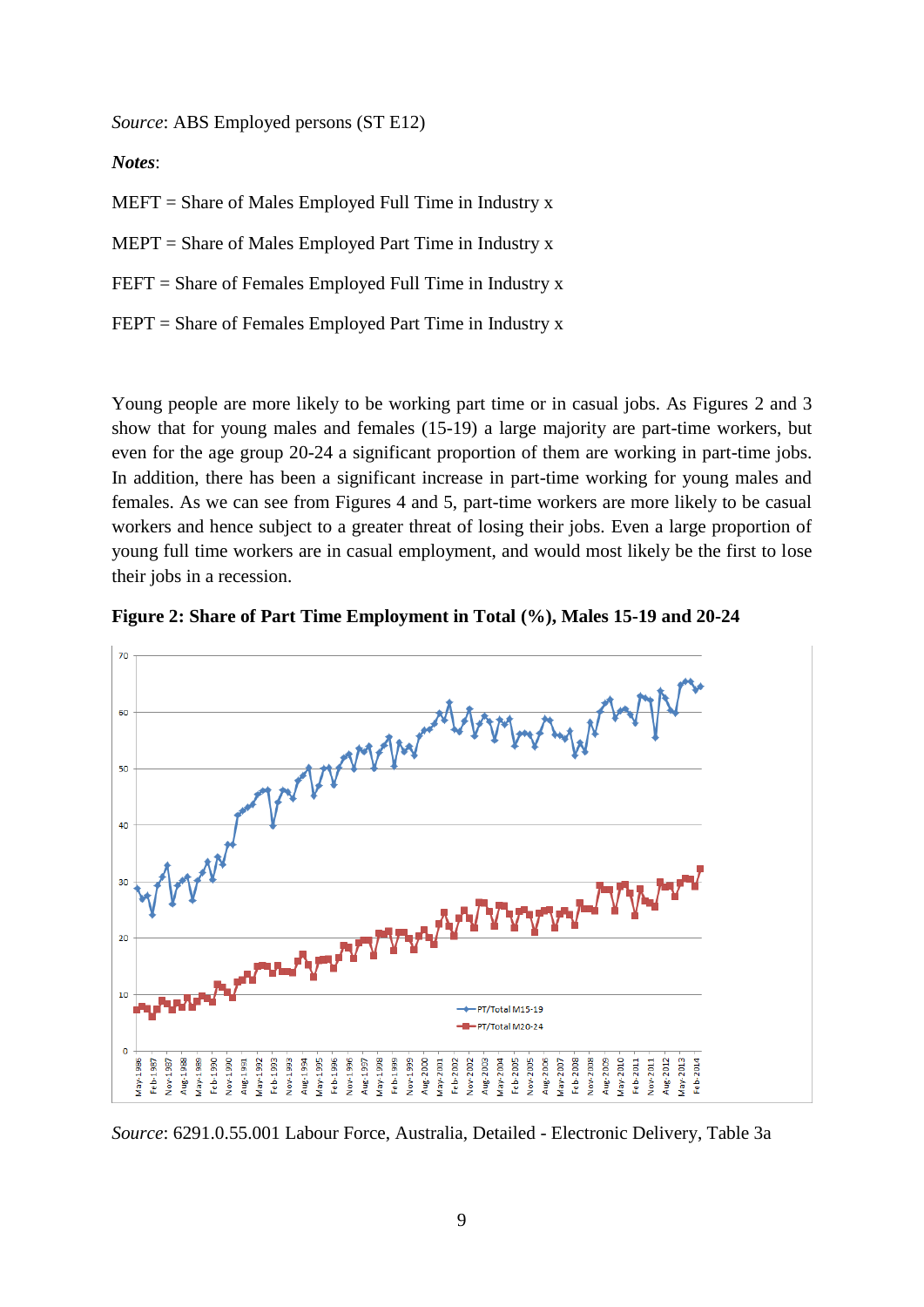

**Figure 3: Share of Part Time Employment in Total, Females 15-19 and 20-24**

*Source*: 6291.0.55.001 Labour Force, Australia, Detailed - Electronic Delivery, Table 3a **Figure 4: Share of Male Casual Workers in Total Employment**



*Source*: ABS 6105.0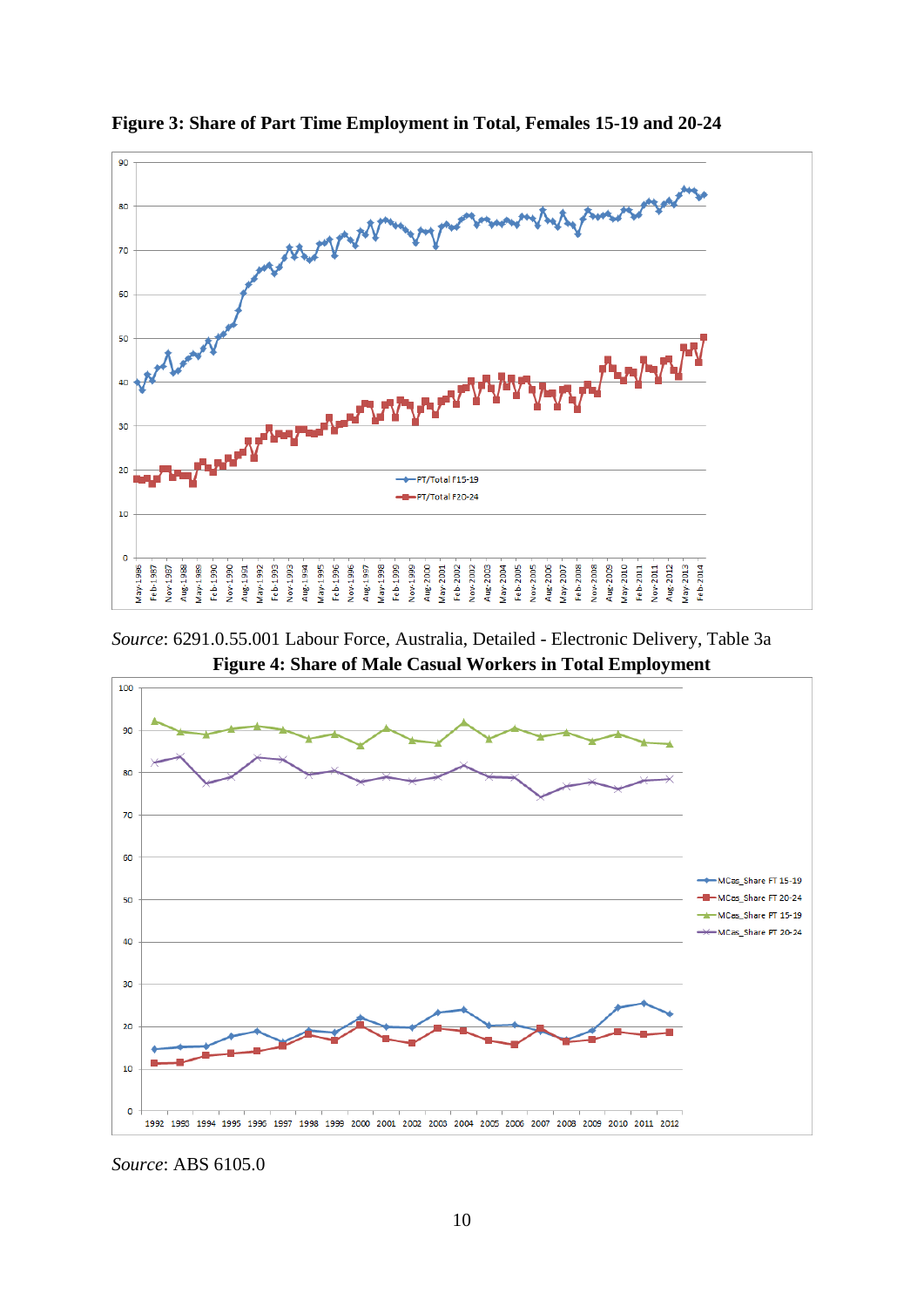

**Figure** 5: **Share of Female Casual Workers in Total Employment**

#### *Source*: ABS 6105.0

#### **3. The Youth Labour Market after the GFC**

Compared to most OECD countries, Australia fared much better and youth unemployment rates (15-24 year old) were almost the lowest, with only Japan and Germany that had lower rates. Even New Zealand which is sometimes listed as a country that has done well since the GFC, had higher unemployment rates. Greece and Spain have had increasingly high youth unemployment rates, while Germany was one of the few countries where youth unemployment rates continued to fall over this period. However, the increase in youth unemployment rates in Australia was higher than the OECD average, and higher than the US.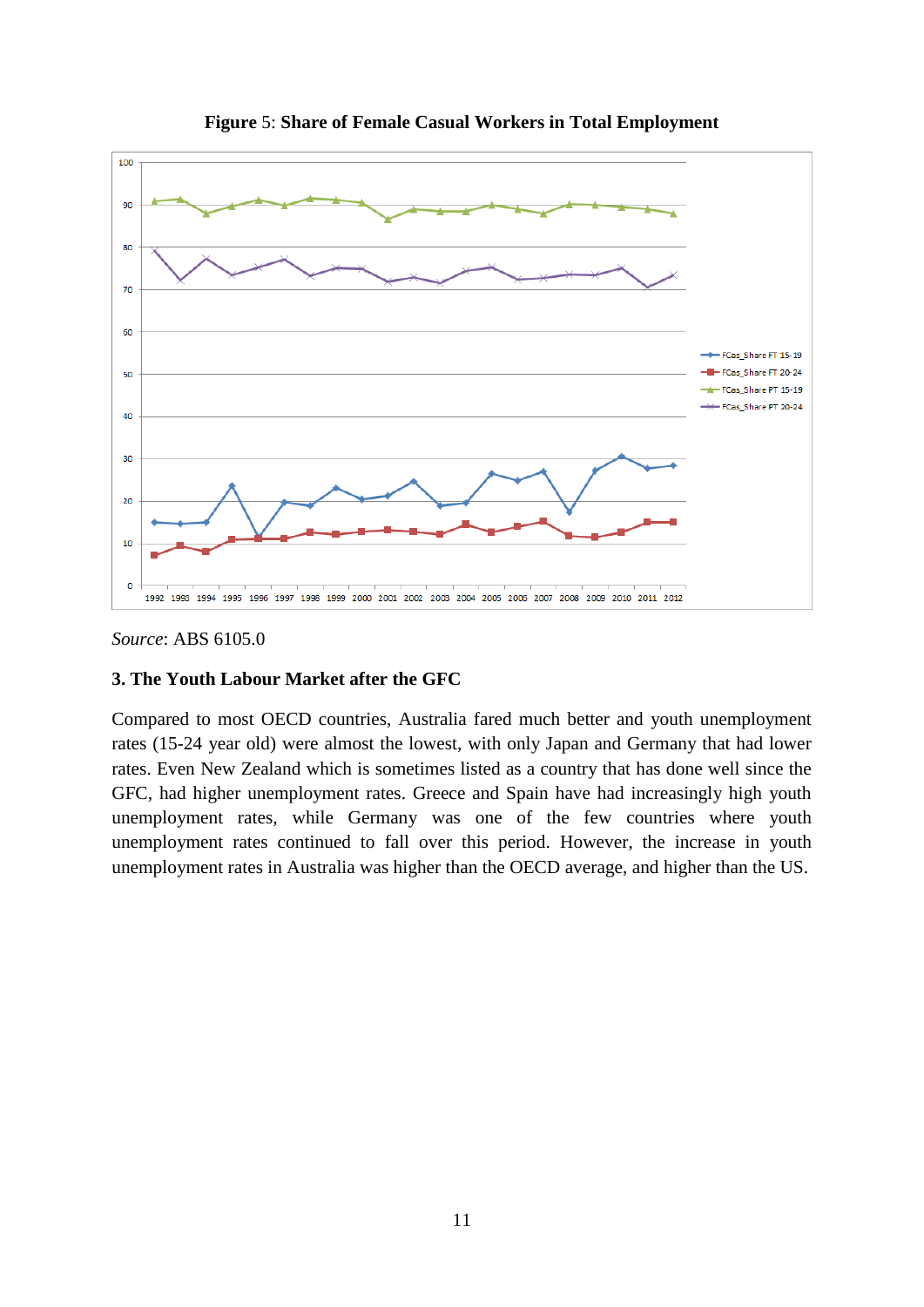|             | 2008 | 2009 | 2010 | 2011 | 2012 | 2013 | $\%$     |
|-------------|------|------|------|------|------|------|----------|
|             |      |      |      |      |      |      | Increase |
| Australia   | 8.8  | 11.5 | 11.6 | 11.4 | 11.7 | 12.2 | 38.5     |
| Canada      | 11.6 | 15.2 | 14.8 | 14.2 | 14.3 | 13.7 | 18.0     |
| France      | 18.6 | 23.2 | 22.9 | 22.1 | 23.9 | 23.9 | 28.7     |
| Germany     | 10.4 | 11.0 | 9.7  | 8.5  | 8.1  | 7.9  | $-23.7$  |
| Greece      | 22.1 | 25.8 | 32.9 | 44.4 | 55.3 | 58.3 | 164.1    |
| Ireland     | 12.4 | 25.5 | 28.3 | 29.9 | 33.0 | 29.6 | 137.9    |
| Italy       | 21.3 | 25.4 | 27.9 | 29.1 | 35.3 | 40.0 | 88.2     |
| Japan       | 7.2  | 9.1  | 9.2  | 8.0  | 7.9  | 6.9  | $-4.9$   |
| New Zealand | 11.4 | 16.6 | 17.1 | 17.3 | 17.7 | 15.8 | 38.9     |
| Spain       | 24.5 | 37.7 | 41.5 | 46.2 | 52.9 | 55.5 | 126.9    |
| Sweden      | 20.2 | 24.9 | 24.8 | 22.8 | 23.7 | 23.6 | 16.8     |
| <b>UK</b>   | 14.1 | 19.0 | 19.3 | 20.0 | 21.0 | 20.9 | 48.1     |
| <b>US</b>   | 12.8 | 17.6 | 18.4 | 17.3 | 16.2 | 15.5 | 21.0     |
| <b>OECD</b> | 12.7 | 16.7 | 16.7 | 16.2 | 16.3 | 16.2 | 27.0     |

#### **Table 2: Youth Unemployment Rates 15-24, OECD**

#### Source: OECD.Stat

The Global Financial Crisis led to significant falls in GDP for most of the OECD countries, but Australia managed to grow throughout this period. Many economists (but not the National Bureau of Economic Research, New York) define a recession when a country faces two consecutive quarters of negative GDP growth. In terms of that definition, Australia avoided a recession. However, although Australian GDP fell only in one quarter during the GFC, unemployment rates (especially for youths) increased and have not returned to pre-GFC levels even by this date (August 2013), see Table 3 below. The youth labour market was hit badly by the GFC and unemployment and long term unemployment increased substantially for both males and females. However, since Australian GDP did not fall substantially, unemployment rates did not reach the very high levels that youths faced during the recession of the early eighties and the early nineties, see Figure 6. Similarly, youth underemployment rates (the unemployed plus those young people who would like to work longer hours), and youth underutilisation rates (the unemployed, plus the underemployed, plus the marginally attached to the labour force), see Figures 7 and 8. This suggests that the problem for young people is more serious than simply looking at the unemployment rates. As a recession hits, the youth employment-population ratio falls (see Figure 9) both because unemployment rises and because the labour force participation rate falls (see Figure 10). Note that the female labour force participation rates had been growing consistently in previous decades and then fell, while the male labour force participation rates had been slowly falling and then dipped suddenly with the GFC.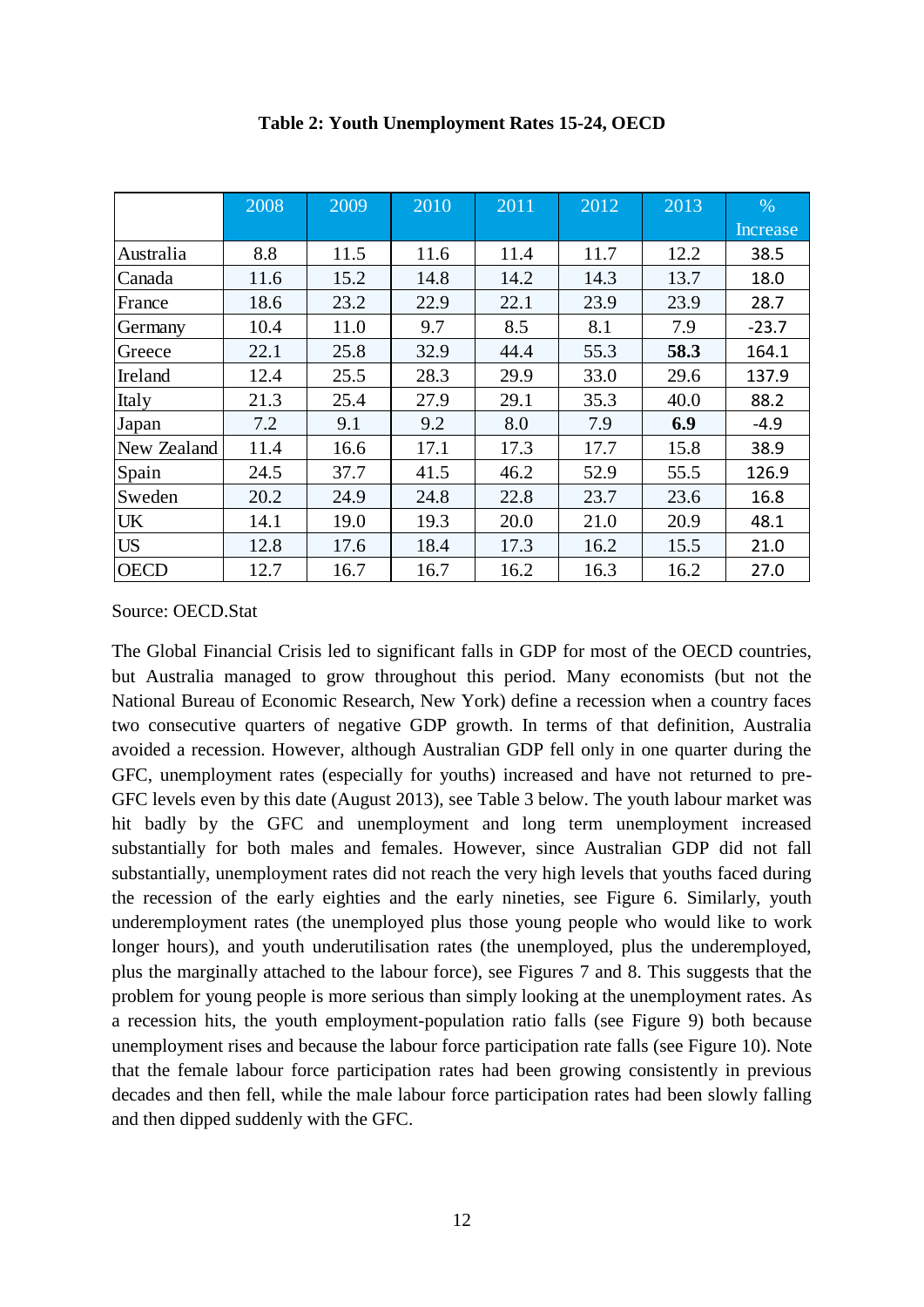|                                                                 | <b>MUR 15-</b><br>19 | <b>MUR 20-</b><br>24 | <b>FUR 15-</b><br>19 | <b>FUR 20-</b><br>24 |  |  |
|-----------------------------------------------------------------|----------------------|----------------------|----------------------|----------------------|--|--|
| Aug- $08$                                                       | 10.2                 | 5.6                  | 9.9                  | 4.9                  |  |  |
| Aug-13                                                          | 16.4                 | 9.8                  | 13.6                 | 8.6                  |  |  |
| % Increase since                                                |                      |                      |                      |                      |  |  |
| <b>GFC</b>                                                      | 61.1                 | 77.0                 | 36.3                 | 72.8                 |  |  |
| $\blacksquare$<br>$\sim$<br>(0.000, 0.000, 0.000)<br>$\sqrt{2}$ |                      |                      |                      |                      |  |  |

**Table 3: Increases in Youth Unemployment in Australia, post-GFC (%)**

Source**:** ABS Gross Flows (ST GM1)

#### **Figure 6: Youth Unemployment Rates 15-24**



Source: ABS 6202.0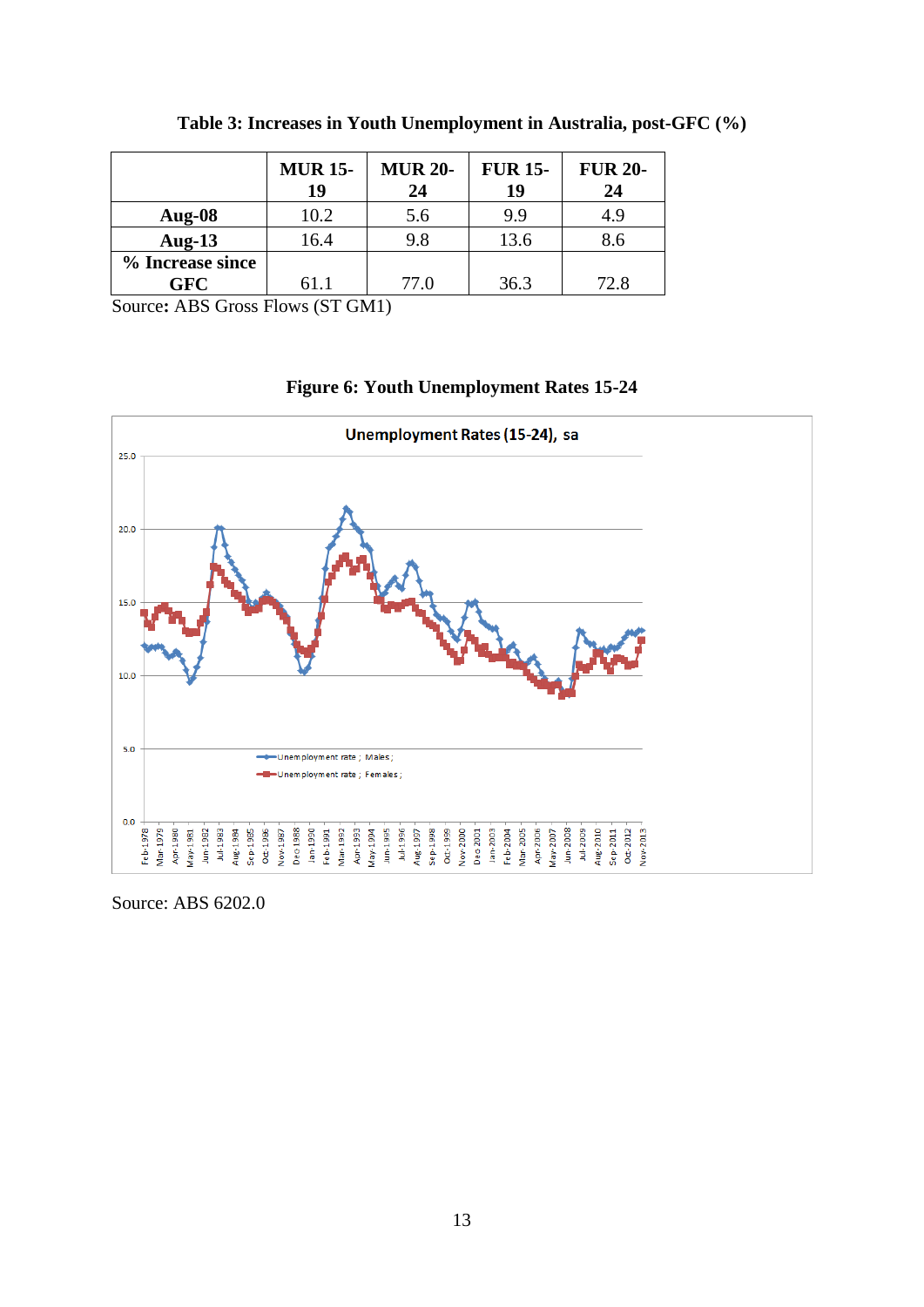

**Figure 7: Youth Underemployment Rates, 15-24**

**Figure 8: Youth Underutilisation Rates, 15-24**



Source: ABS 6202.0, Table 22, 2013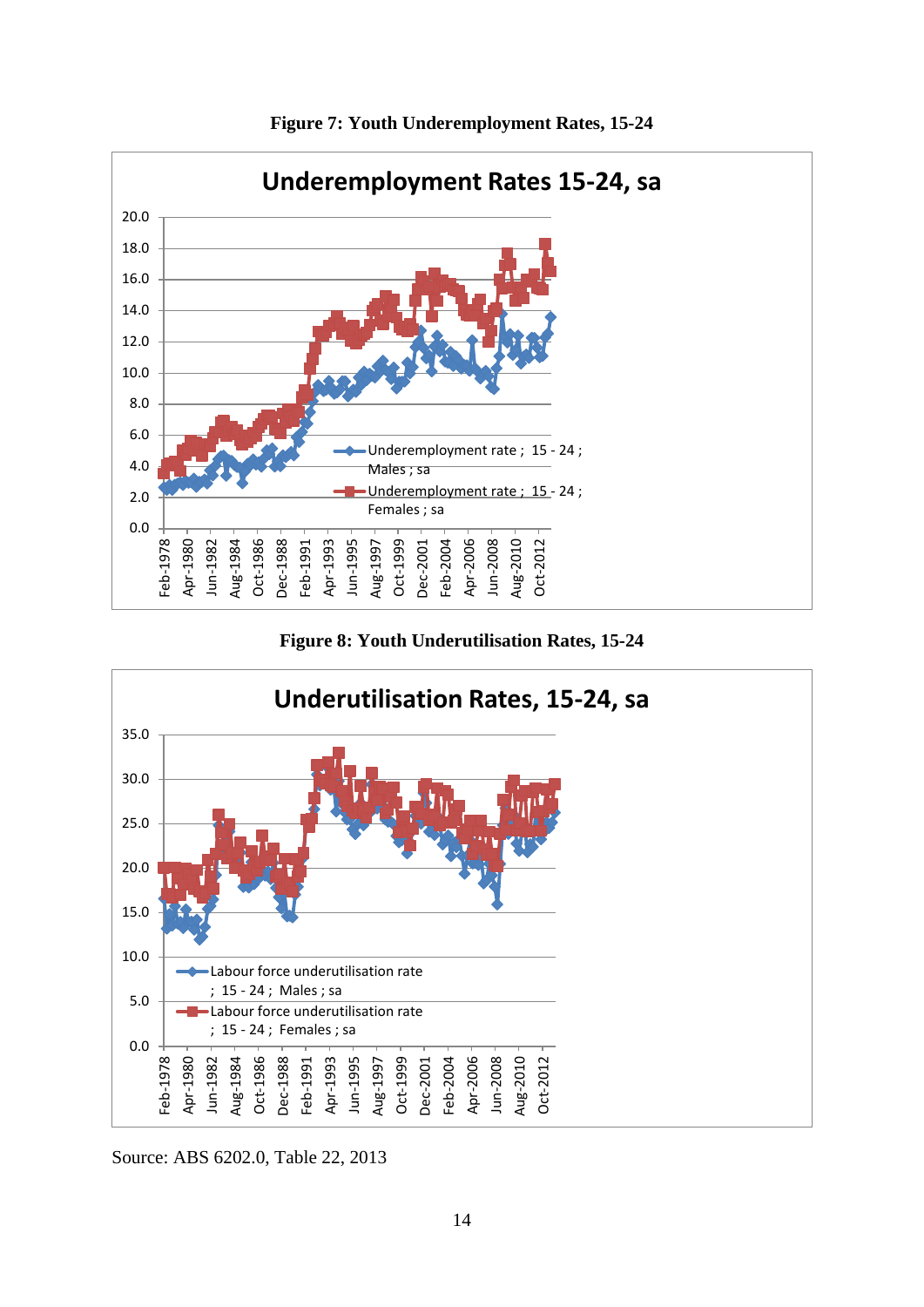

**Figure 9: Youth Employment-Population Ratios**

*Source*: ABS 6202.0 Labour Force, Australia, Table 17

Figure 10: Labour Force Participation Rates



*Source*: ABS 6202.0 Labour Force, Australia, Table 17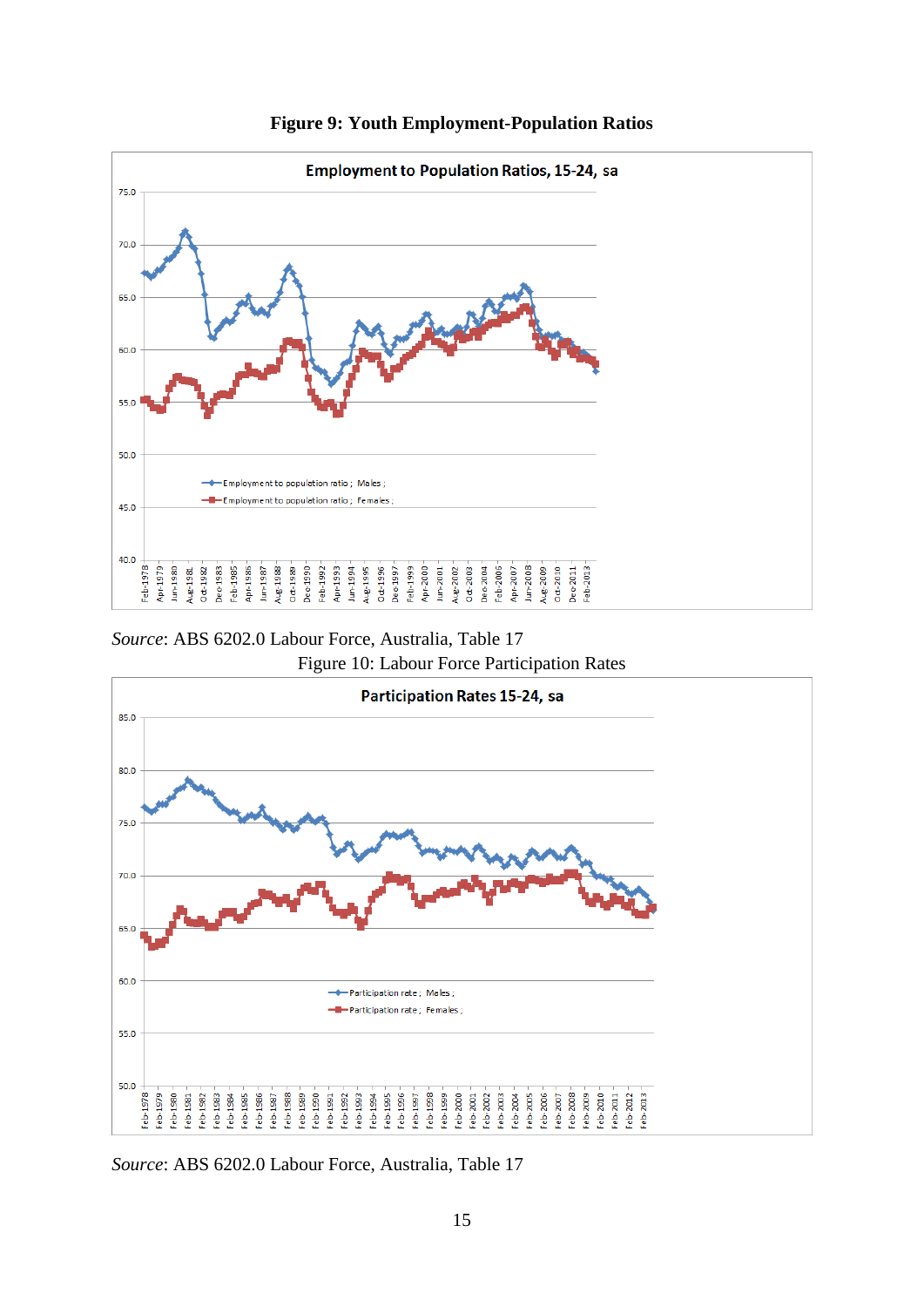As the GFC hit, although we did not have a technical recession<sup>5</sup> (two consecutive quarters of negative GDP growth) unemployment rates went up significantly for males, females, and youths. As discussed earlier, youths face significant increases in unemployment in recessions. The youth labour market is much more volatile than the adult labour market. In Figures 11 and 12 we have plotted moving variances (nine quarters) which clearly shows that youth unemployment rates are more volatile than adult unemployment rates. This is especially true for the younger youths in the 15-19 age group.





*Source*: ABS 7Gross Flows (ST GM1) Gross Flows by State, Age, Sex

1

<sup>&</sup>lt;sup>5</sup> If you look at the seasonally adjusted data in ABS 5206.0 Australian National Accounts: National Income, Expenditure and Product, Table 1. Key National Accounts Aggregates we find that although Gross domestic product: Chain volume measures (seasonally adjusted) and Gross domestic product: Chain volume measures - Percentage changes (seasonally adjusted) show GDP has negative growth for only one quarter in December 2008, the GDP Chain value Index (seasonally adjusted) has negative GDP growth for two consecutive quarters (from December 2008 with GDP at 93.1 falling to 92.0 in March 2009, and then to 90.0 in June 2009. The latter index suggested that Australia did have a technical recession!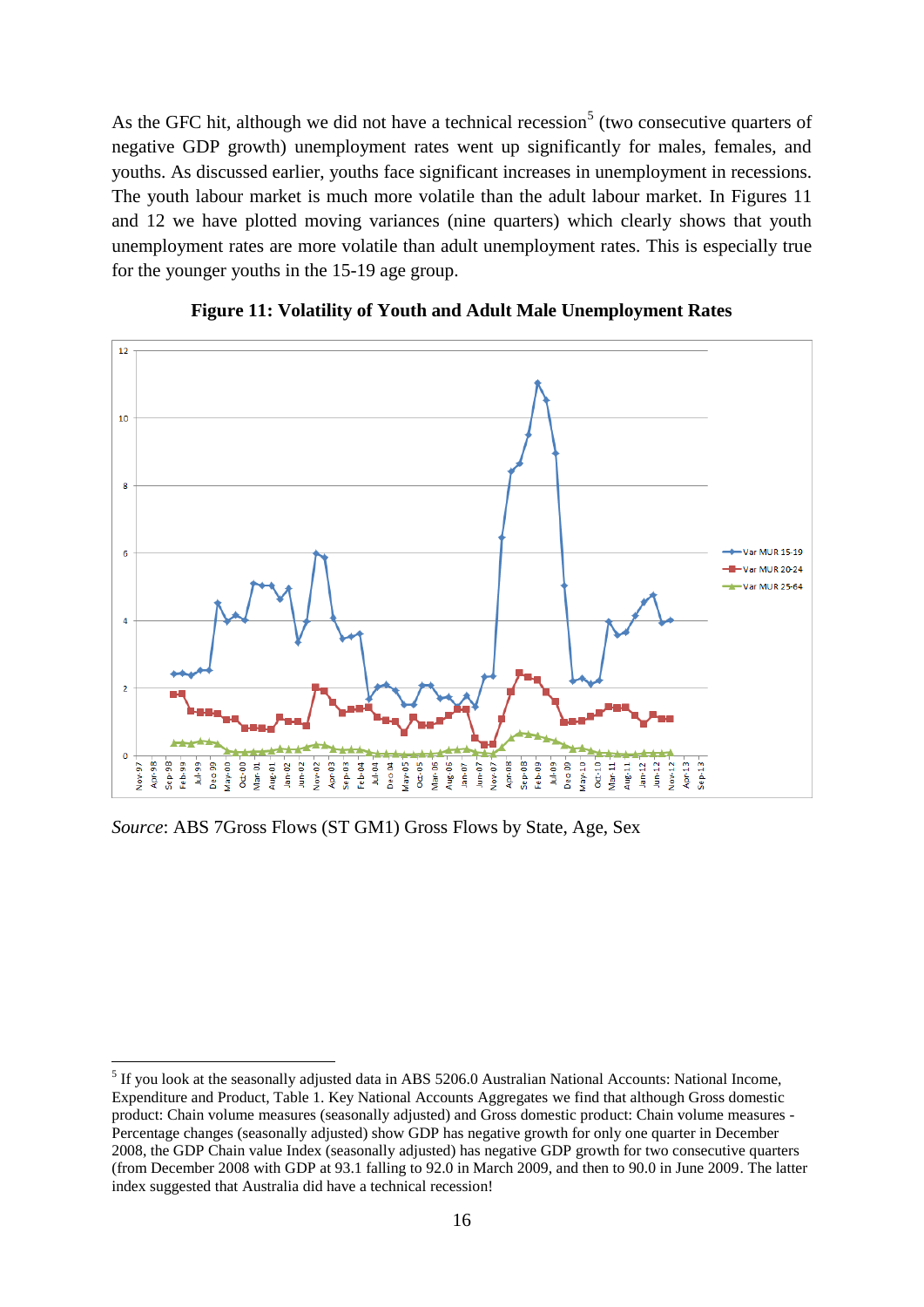

**Figure 12: Volatility of Youth and Adult Female Unemployment Rates**

*Source*: ABS 7Gross Flows (ST GM1) Gross Flows by State, Age, Sex

When the GFC hit Australia, unemployment rates for adults and youths rose and so did the long term unemployed<sup>6</sup>. The percentage of the young unemployed who were unemployed for twelve months or more (incidence of long term unemployment) increased significantly (PLTU). Again, this long term unemployment has not returned to pre-GFC days (see Figures 13 and 14). It is worth noting that since some of the unemployed may give up looking for work and move into the education sector, so they do not become long term unemployed, which means that long term unemployment rates are under-estimated. Similarly, as youths age they may move out of the age group that is being considered (a person who is just 18 years old cannot be in the measured youth 8unemployed for more than a year). For a 20 year old youth, if s/he has been unemployed for *one* year, they have lost five percent of their life to date in unemployment, if they have been unemployed for *two* years they would have lost ten percent of their life in unemployment! Added to that is the problem of scarring: one spell of unemployment is likely to lead to repeat spells (see Junankar and Wood (1992), and to lower life-time earnings, see Clark *et al*. (2014). Is it surprising that the long term unemployed suffer from alienation, psychological problems, and depression?

<u>.</u>

<sup>&</sup>lt;sup>6</sup> These data are for duration of unemployment since the last full time job. Data for a shorter period are available for durations since the last job. There are similarities although duration since last full time job is likely to be longer than since the last job.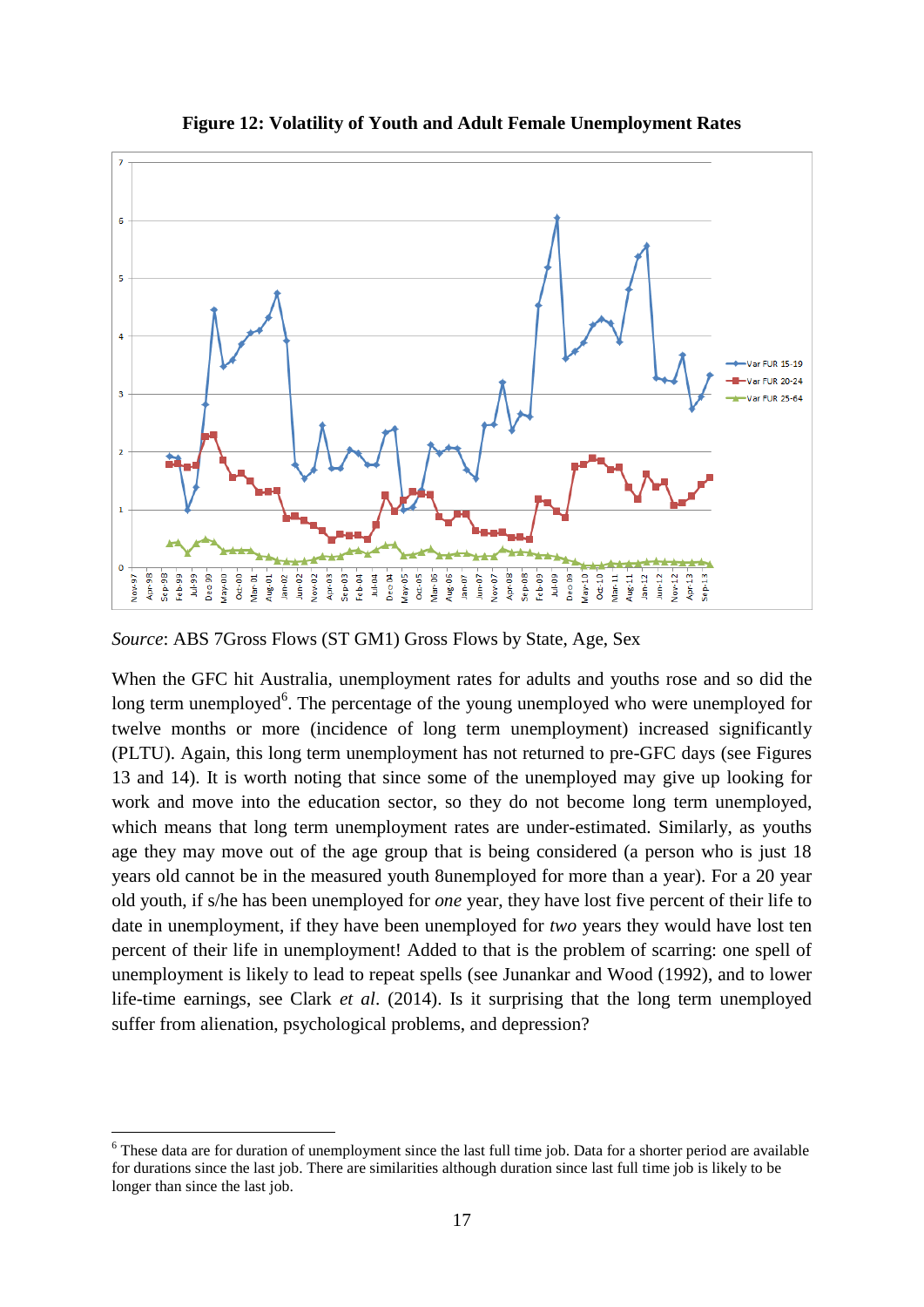

**Figure 13: Incidence of Male Youth Long Term Unemployment (%)**

*Source*: ABS Unemployed persons (ST UM1) by State and Territory, Age, Sex and Duration of unemployment since last full-time job, February 1978 onwards.



**Figure 14: Incidence of Female Youth Long Term Unemployment (%)**

*Source*: ABS Unemployed persons (ST UM1) by State and Territory, Age, Sex and Duration of unemployment since last full-time job, February 1978 onwards.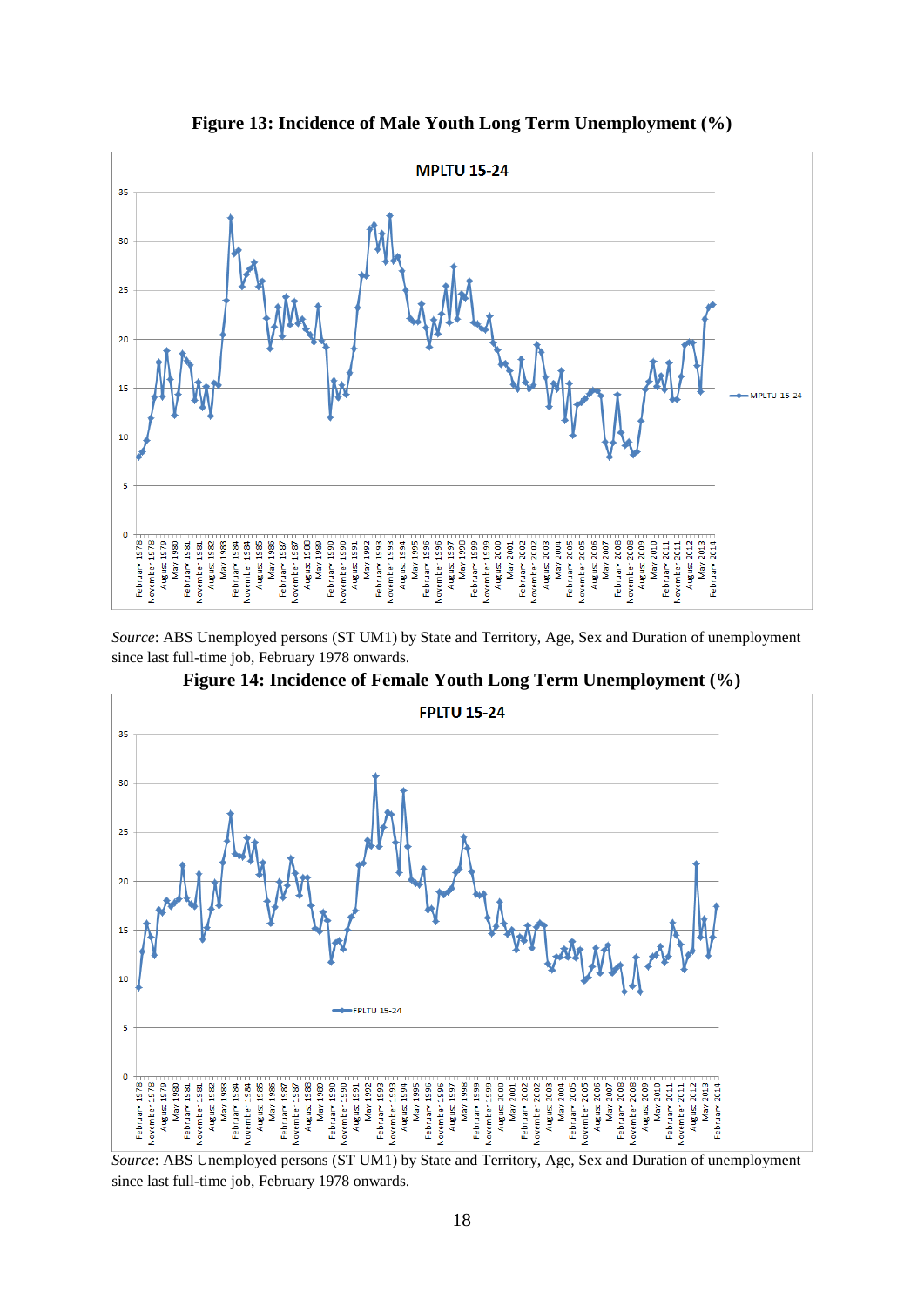#### **3. What explains the rise in youth unemployment?**

What explains the rise in youth unemployment and long term unemployment? Although GDP growth was negative for only one quarter (but negative growth for two consecutive quarters in terms of the GDP index) in the aftermath of the GFC, the rate of growth of GDP slowed down subsequently, see Figure 15. Firms became cautious about hiring new workers and since a large proportion of the youths are first time entrants into the (full-time) labour market, they find it difficult to find work. Firms faced with a possible catastrophe not only stopped hiring new workers they also stopped renewing contracts of casual and part-time workers, these workers now joined the unemployment queue.





*Source*: ABS 5206.0

Most economists would agree that if the economy goes into a recession or if the growth rate of GDP slows down that it would lead to an increase in the overall unemployment rate. An Okun's Law relationship was estimated (change in the unemployment rate regressed on the growth rate) and found that the Okun coefficient was -0.40 suggesting that a one percent fall in the growth rate leads to a 0.40 percentage point increase in the unemployment rate. At the same time youth unemployment rates would also increase more than proportionately (by 0.60 percentage points as estimated above, see page 5). We can see that as Australian growth rates slowed down, youth unemployment rates went up significantly.

> Change in  $UR = 1.29 - 0.40$  Growth Rate  $(11.1)$   $(-12.9)$  $R^2 = 0.54$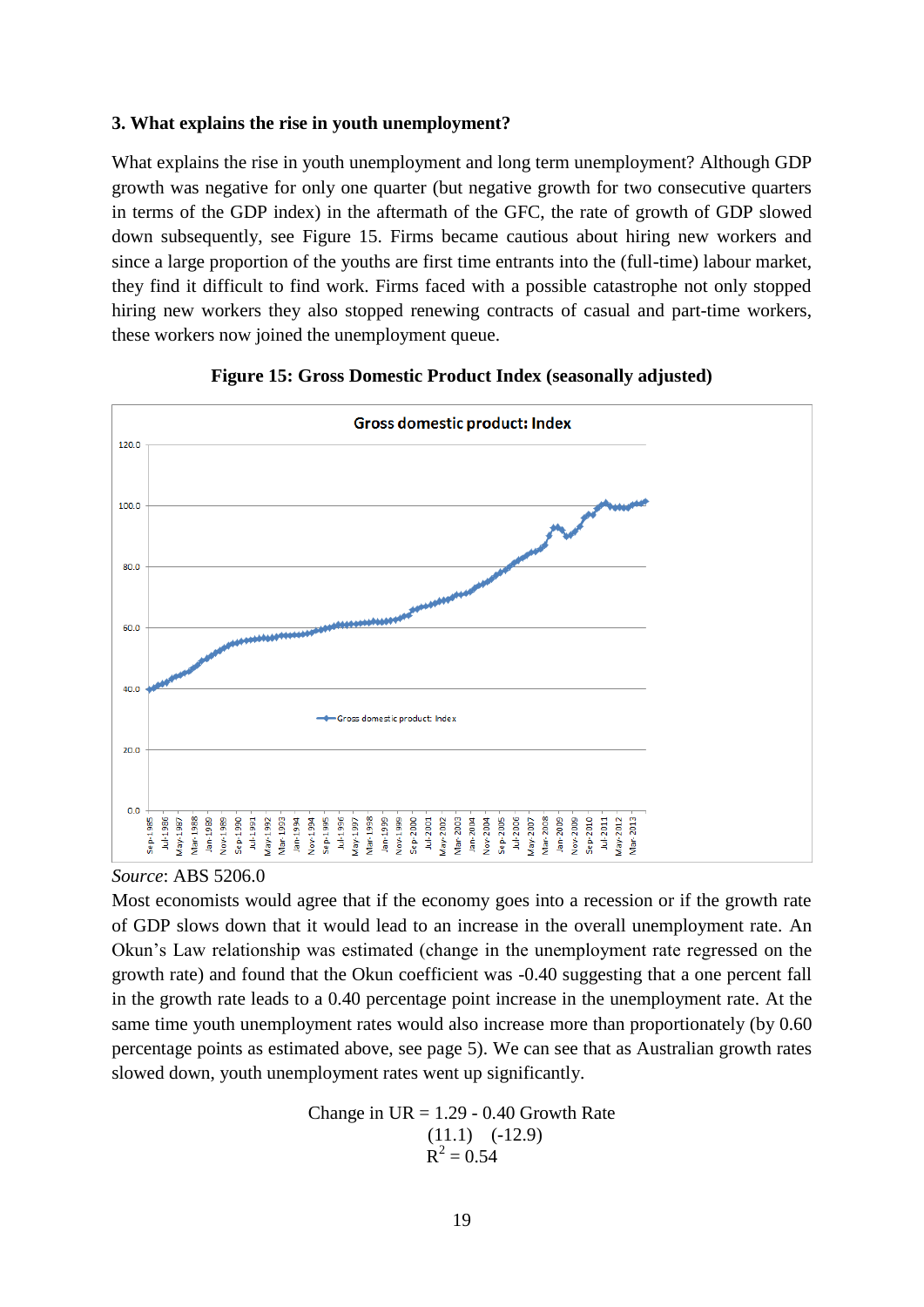Many economists and employers' organisations argue that the growth of youth unemployment is due to either the high wages they have to pay (a high minimum wage) or because the unemployment-benefit system is "over-generous". There are always strident calls from the employer organisations that Australian minimum wages are too high compared to our competitive countries.

The controversy on the impact was kindled by the work of Card and Kreuger (1994, 1995) which was followed by several critiques (amongst others) by Neumark and Wascher (2007). In an earlier paper, Junankar, Waite and Belchamber (2000) we had estimated employment functions for youths in different industries (using time series data) and found no evidence to support the view that minimum wages decrease employment. Leigh (2003) in a study using difference in difference methodology compared one State (Western Australia that had increased minimum wages) with other States. He found a negative impact of minimum wages on employment. This paper was heavily criticised by Watson (2004) and by Junankar (2004). The international evidence is mixed with recent studies by Dube et al. (2010) for the USA showing that there is no evidence for the disemployment effects of minimum wages. One important issue that is sometimes ignored in cross-section studies is that if minimum wages are increased and that leads to an increase in total incomes of that group, then there would be Keynesian aggregate demand effects that can help to increase employment overall.

To evaluate these issues, we will study the movement of wages of youths relative to adults (or older workers), and also study the behaviour of the minimum wage relative to Average Weekly Earnings, and the movement of the replacement rate (ratio of unemployment benefits to AWE).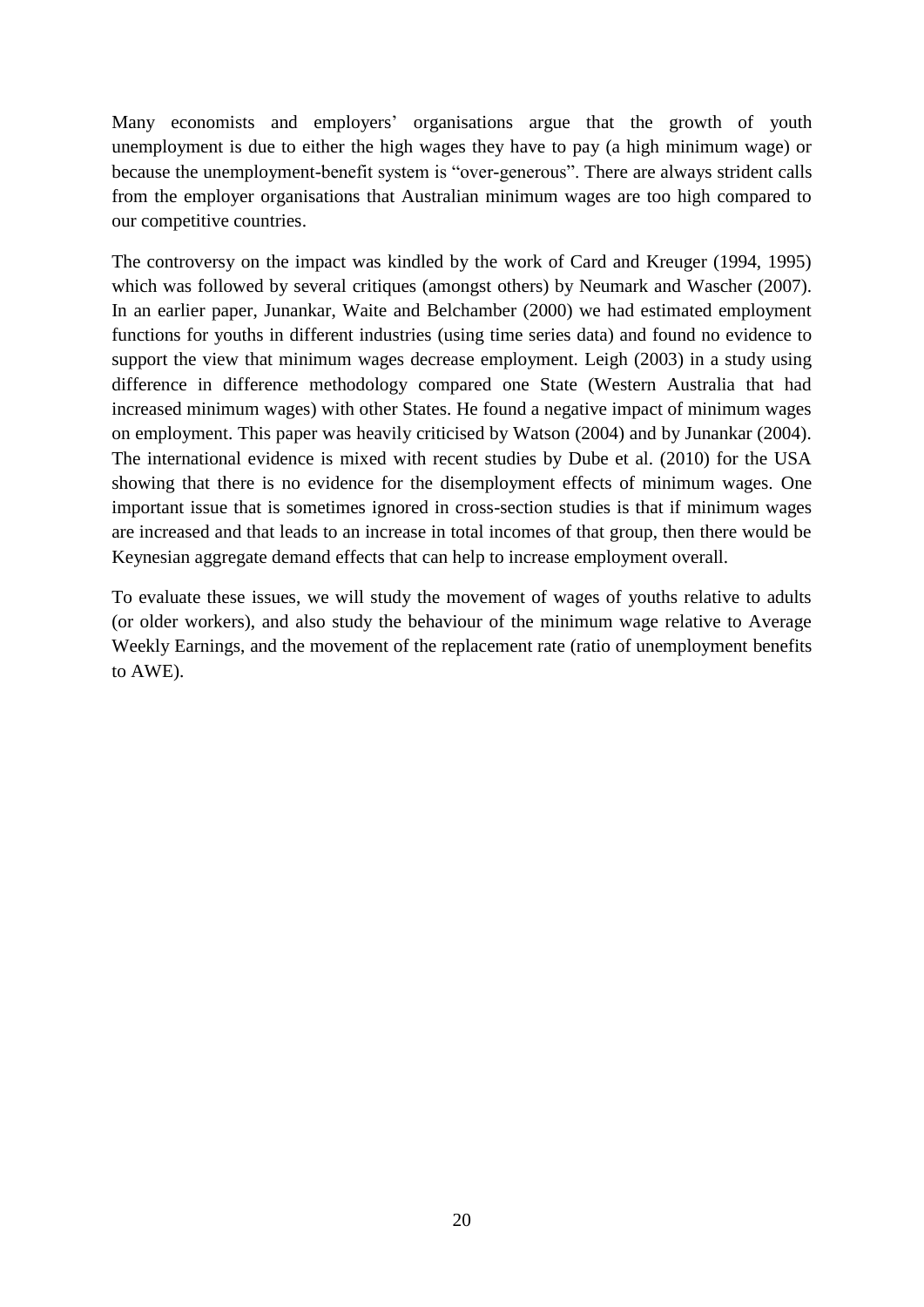

**Figure 16: Male Full time Earnings Ratios**

*Source*: ABS 63100, *Employee Earnings, Benefits and Trade Union Membership, Australia* **Figure 17: Male Part time Earnings Ratios**



*Source*: ABS 63100, *Employee Earnings, Benefits and Trade Union Membership, Australia*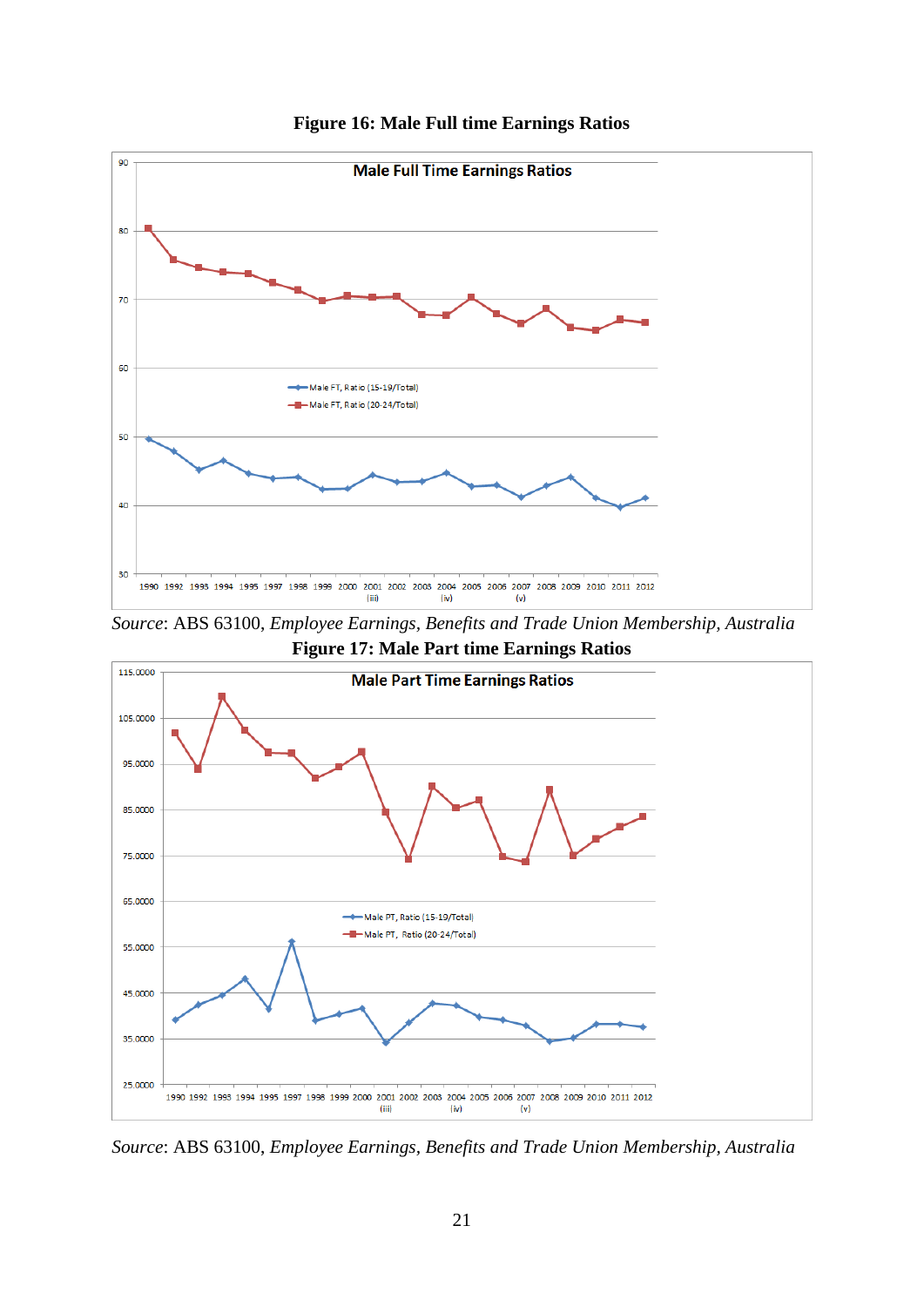

**Figure 18: Female Full Time Earnings Ratios**

*Source*: ABS 63100, *Employee Earnings, Benefits and Trade Union Membership, Australia* **Figure 19: Female Part time Earnings Ratios**



*Source*: ABS 63100, *Employee Earnings, Benefits and Trade Union Membership, Australia*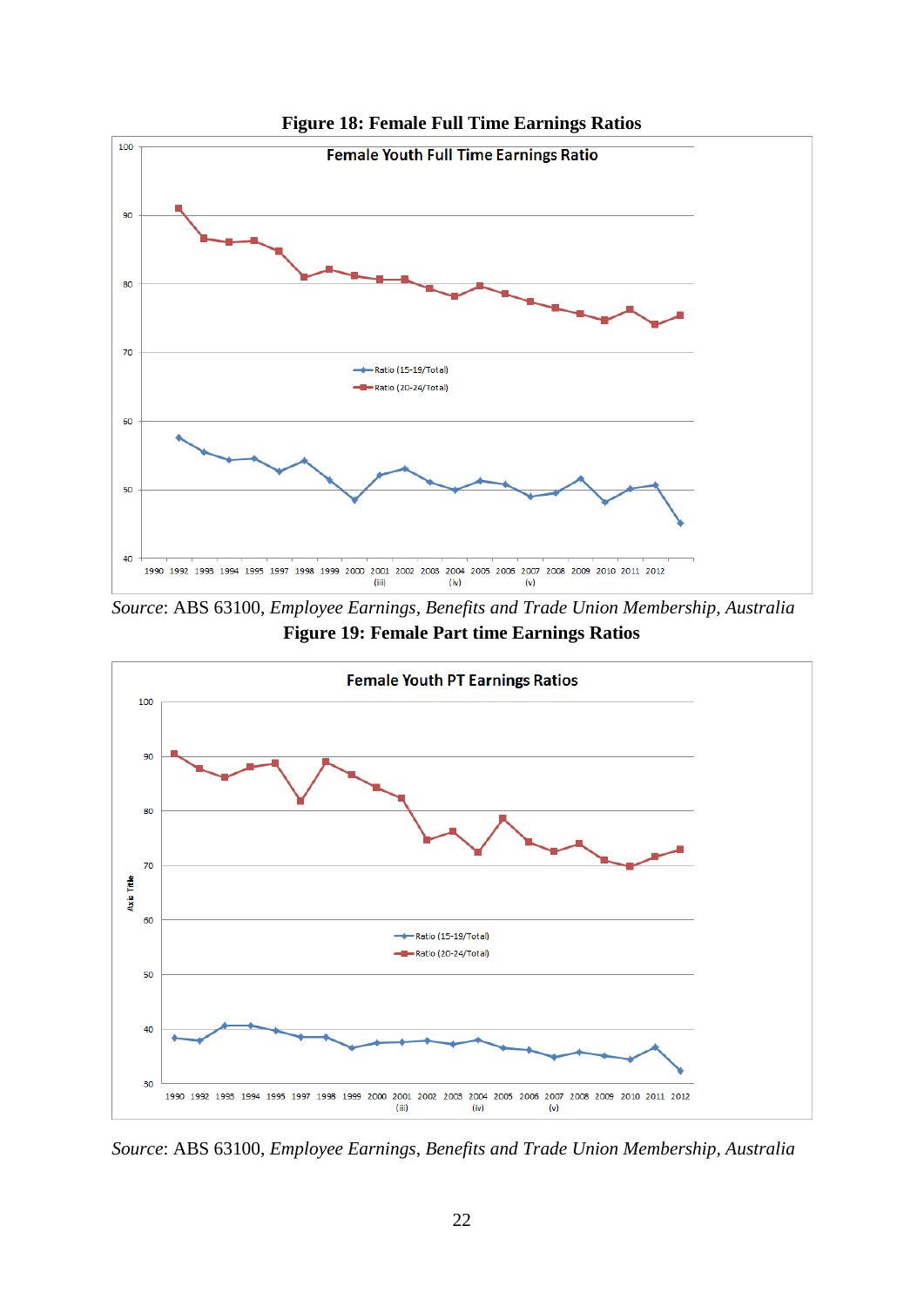Figures 16, 17, 18, and 19 clearly show that youth wages relative to adult wages declined in 2008-2009, and were on a declining trend since the 1990s. This is true for both males and females. That suggests that the increase in youth unemployment rates were not due to youth wages being "too high". We are assuming that youth labour productivity had not fallen relative to adult labour productivity.

Another argument that is often raised is that the minimum wage is "too high" and hence employers are cutting back on employing young people. In Figures 20 and 21 we see that although the minimum wage was almost constant (increasing very slowly from 1998) unemployment rates for male and female youths had been falling continuously until the GFC. It is only after the GFC that unemployment rates increased while minimum wages increased slightly. This rejects the view that youth unemployment rates increase with minimum wages.



**Figure 20: Male Youth Unemployment Rates and the Real Minimum Wage**

*Source*: Gross Flows (ST GM1) Gross Flows by State, Age, and Bray (2013) Notes: The Real Minimum Wage data are from Bray (2013) and is on the left hand scale, while unemployment rates are represented on the right hand scale.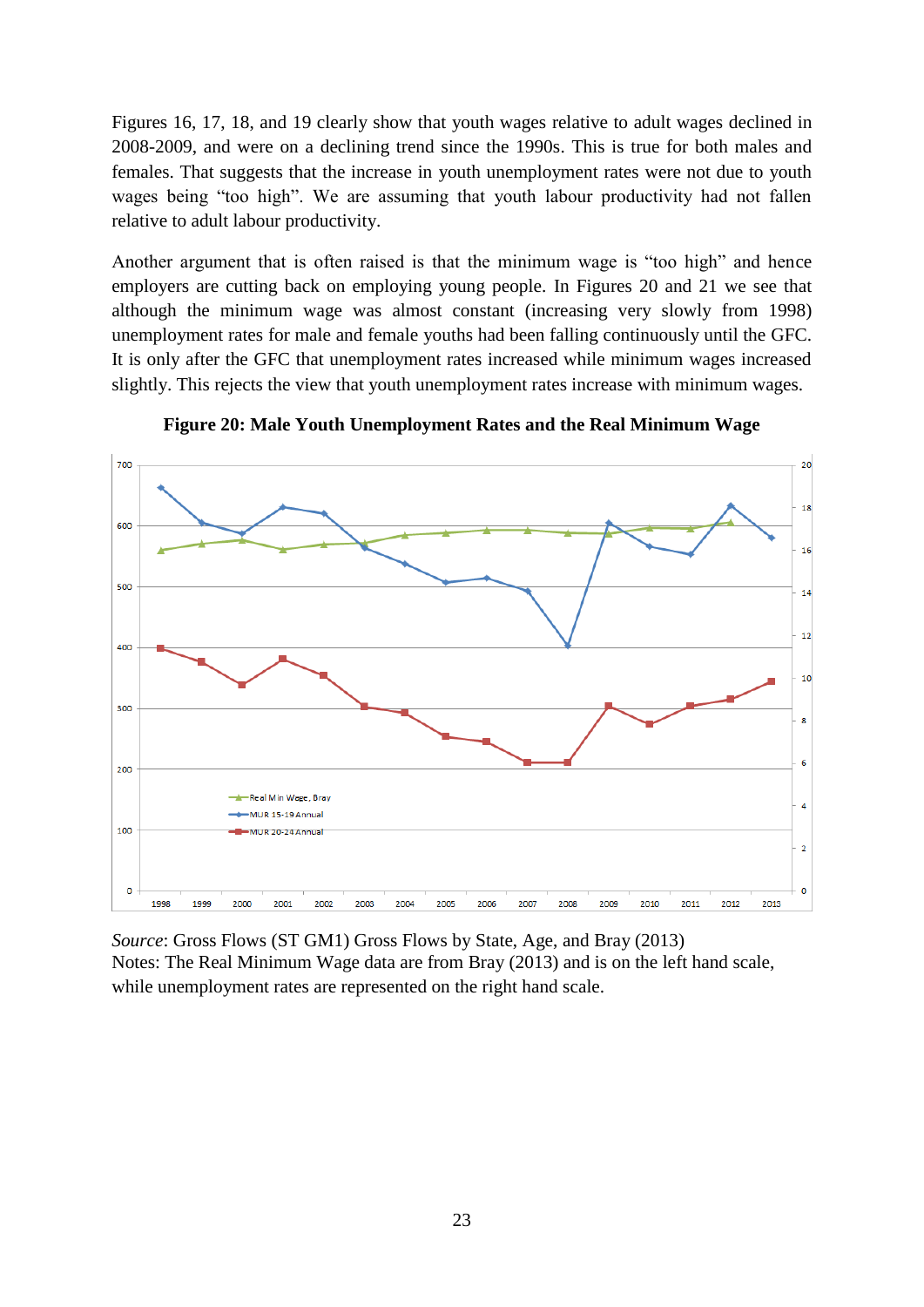

**Figure 21: Female Youth Unemployment Rates and the Real Minimum Wage**

We then study the possibility that unemployment benefits were too high compared to average weekly earnings, so that young people have no incentive to accept jobs. In general, according to search theory if the replacement rate (RR, ratio of unemployment benefits to *expected* wage rate) increases, unemployed searchers would become more "choosy" and reject job offers, hence unemployment goes up when RR increases. Analogously, if RR falls unemployment would fall. As Australia had been growing rapidly for several years (without a serious recession) unemployment rates had been falling and real wages increasing. However, in a recession we would find that the *expected* wage would fall and if unemployment benefits are constant<sup>7</sup>, the RR would rise! *Note that the expected wage falls for two reasons*: firstly, wage rates are likely to fall in a recession and secondly, the probability of finding a job offer falls, hence the expected wage (p(job) (wage)). In other words, the RR is *endogenous<sup>8</sup>* . Hence if we find that there is a positive relation between unemployment rates and RR it may be simply that unemployment rising is causing the RR to increase. In Figures 21 and 22 we see that as the RR falls so do unemployment rates. However, as discussed above the causation is from unemployment to replacement rates, not the other way round. Since the GFC, the RR is

<u>.</u>

*Source*: ABS Gross Flows (ST GM1) Gross Flows by State, Age, and Bray (2013) *Notes*: The Real Minimum Wage data are from Bray (2013) and is on the right hand scale, while unemployment rates are represented on the left hand scale.

 $<sup>7</sup>$  In fact real unemployment benefits had remained more or less constant for a decade or more.</sup>

<sup>&</sup>lt;sup>8</sup> What would Kahneman say about this so-called rational choice? Do young people really go through this "system 2" thinking?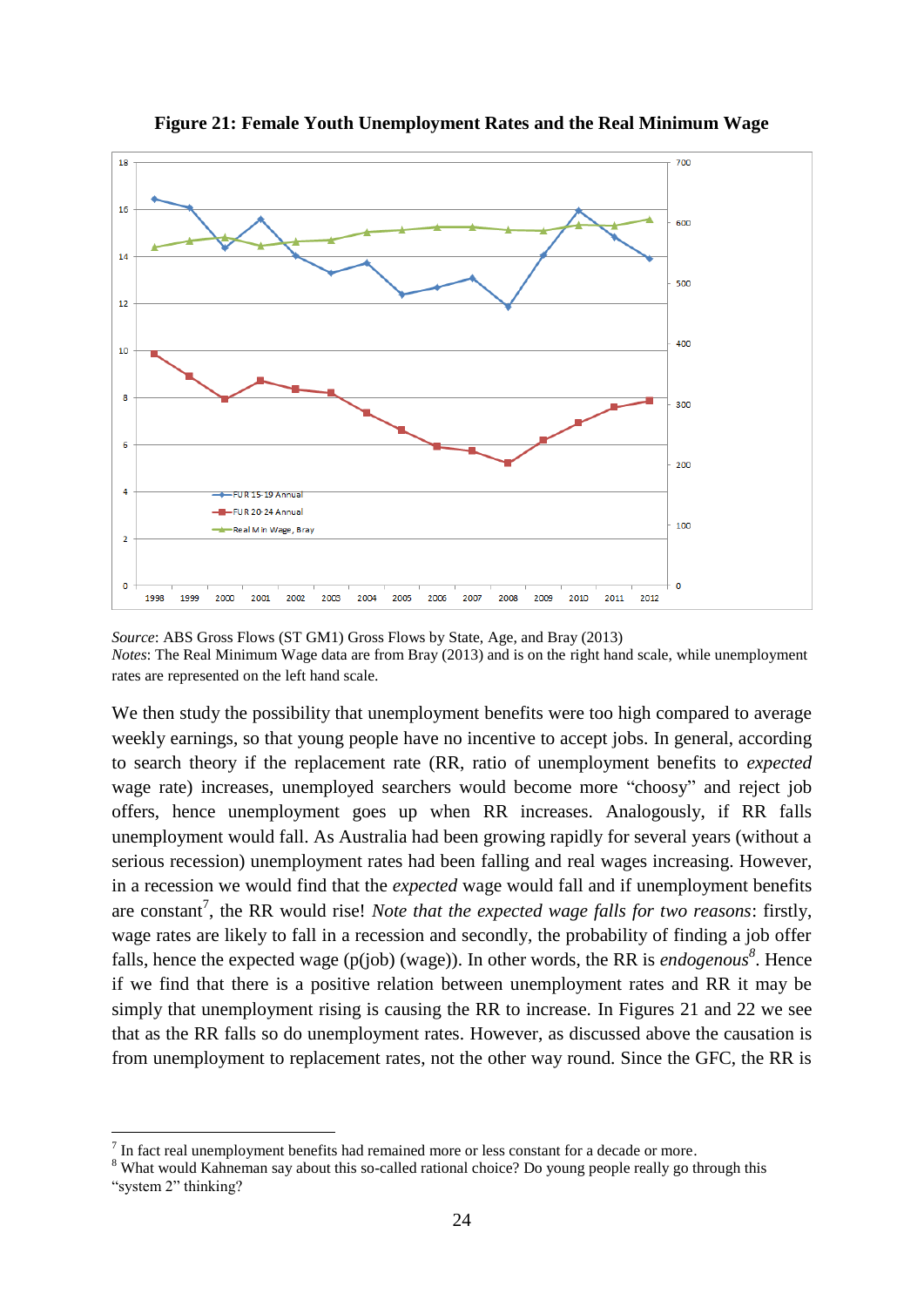still falling (at least for the over-21s) but unemployment rates are rising. There is no obvious relationship.<sup>9</sup>



**Figure 21: Male Youth Unemployment Rates and Replacement Rates**

<sup>-&</sup>lt;br>9 Ideally, we need to have a complete econometric model to test for this relationship, allowing for the endogeneity of the replacement rate. However, the time series data on the youth labour market is not sufficiently rich for a rigorous examination. There have been numerous changes made to the rates of benefits paid and more importantly to the conditions under which these benefits were accessible. In an Honours thesis, my student Sewell (2013) showed that (with limited data) that there was no significant relationship between youth unemployment and RR.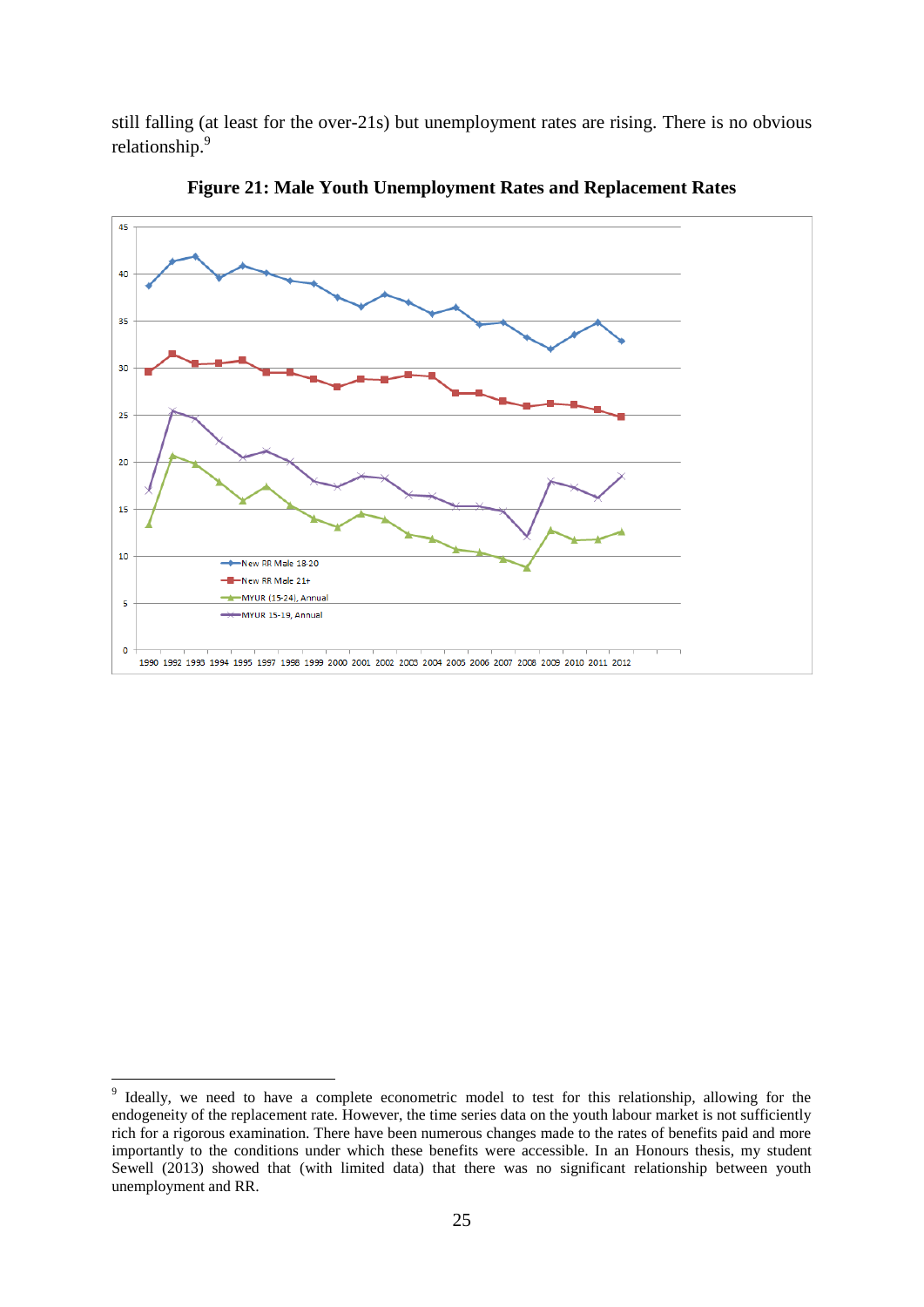

**Figure 22: Female Youth Unemployment Rates and Replacement Rates**

*Source*: ABS and Bray (2013)

#### **4. Conclusions**

In this paper we have studied the youth labour market and its response to the Global Financial Crisis. We showed that the youth labour market was significantly different from the adult labour market and more likely to be more volatile. Unemployment rates for youths increase more rapidly during a recession due to the fact that many young people are working in cyclically sensitive sectors, working in part-time casual employment. As a result, when a recession hits, employers stop hiring new entrants (the youths) and begin to fire youths as they are in vulnerable employment. We showed that the high youth unemployment could not be explained by high youth wages, by the minimum wage, or by so-called generous unemployment benefits.

If we would like to lower youth unemployment rates it is important to create increased growth, particularly in the industries that are the main employers of young people, namely, construction, manufacturing, retail trade and accommodation and food services for males, and retail trade, accommodation and food services, and health care and social assistance for females. Since manufacturing has been on a declining trend for decades, the main industries that would help young people would be a stimulus to (say) tourism that helps retail trade, accommodation and food services. In recent years there has been an increase in temporary visas for migrants (e.g. the backpackers, or 457 visas) who compete with youths in employment in restaurants, accommodation, etc. With an ageing population, there needs to be an increase in health services, this would increase the employment of young women as (say)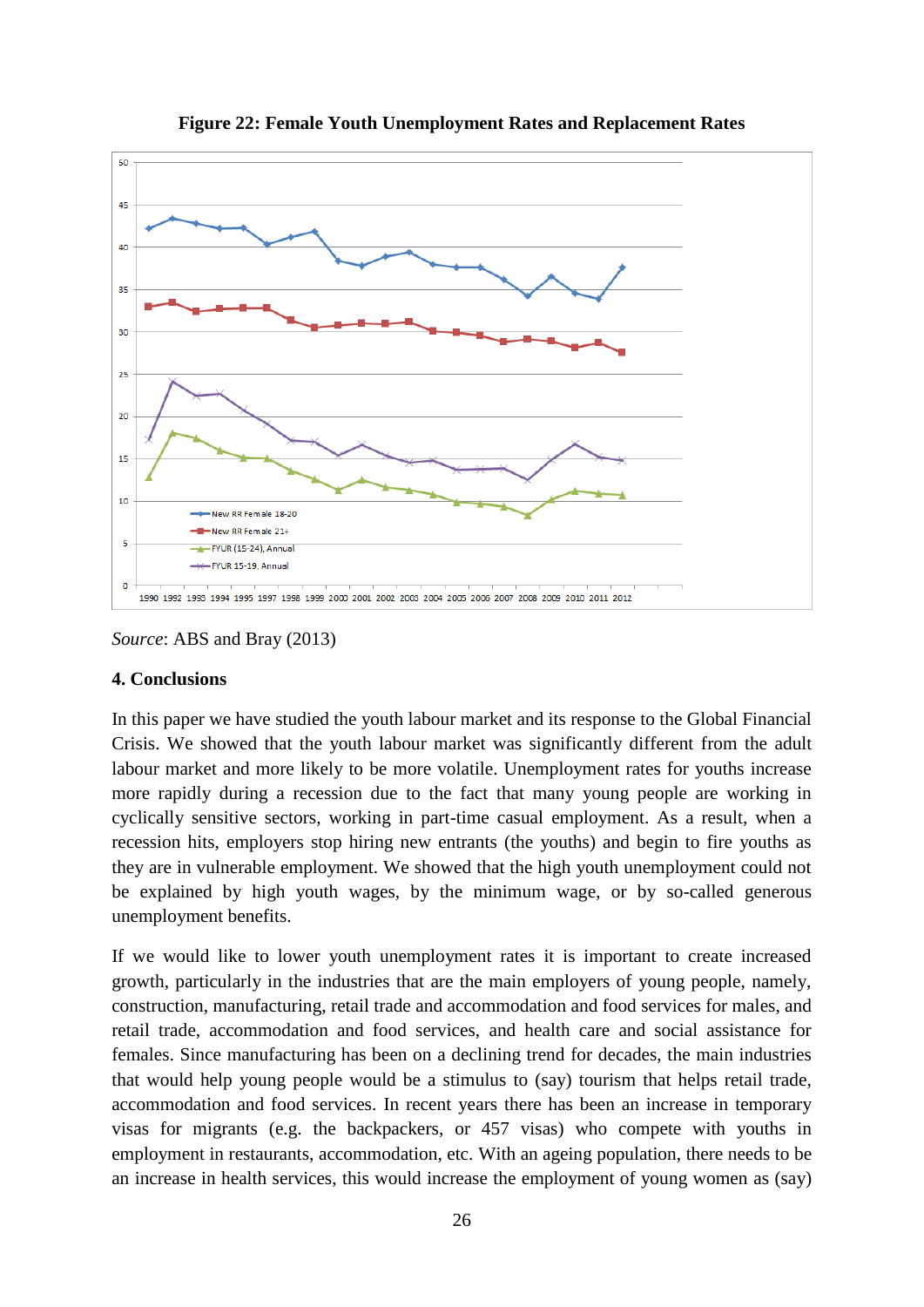nurses. To summarise, if the growth rate of the economy was stimulated it would decrease youth unemployment rates. In the context of a growing economy young people need to have greater access to apprenticeships and to on the job training schemes.<sup>10</sup>

The recent policies announced by the Abbott government would preclude young people (now defined by this government as anyone who is 30 years or less) from receiving unemployment benefits for the first six months and in the succeeding six months they would have to work for the dole if they did not find employment. In effect, the young are being excluded from the welfare system. There is clear evidence that work for the dole does not help the unemployed to find jobs and more importantly it has a negative effect on the participants in the scheme, see Jeff Borland and and Yi-Ping Tseng (2011). Given this evidence it is curious that the Abbott Government is requiring all unemployed people to go onto the Work for the Dole schemes. How these young people are expected to survive without any social security benefits is left to one's imagination. If they do not come from families with sufficient resources (and/or they are living independently) they will become homeless and either depend on charitable organisations or resort to petty crime. Is that the kind of society we would like to live in?

1

 $10$  To discuss the policies to help lower unemployment rates would require another paper. See Appendix for the OECD Action Plan for Youth, June 2013.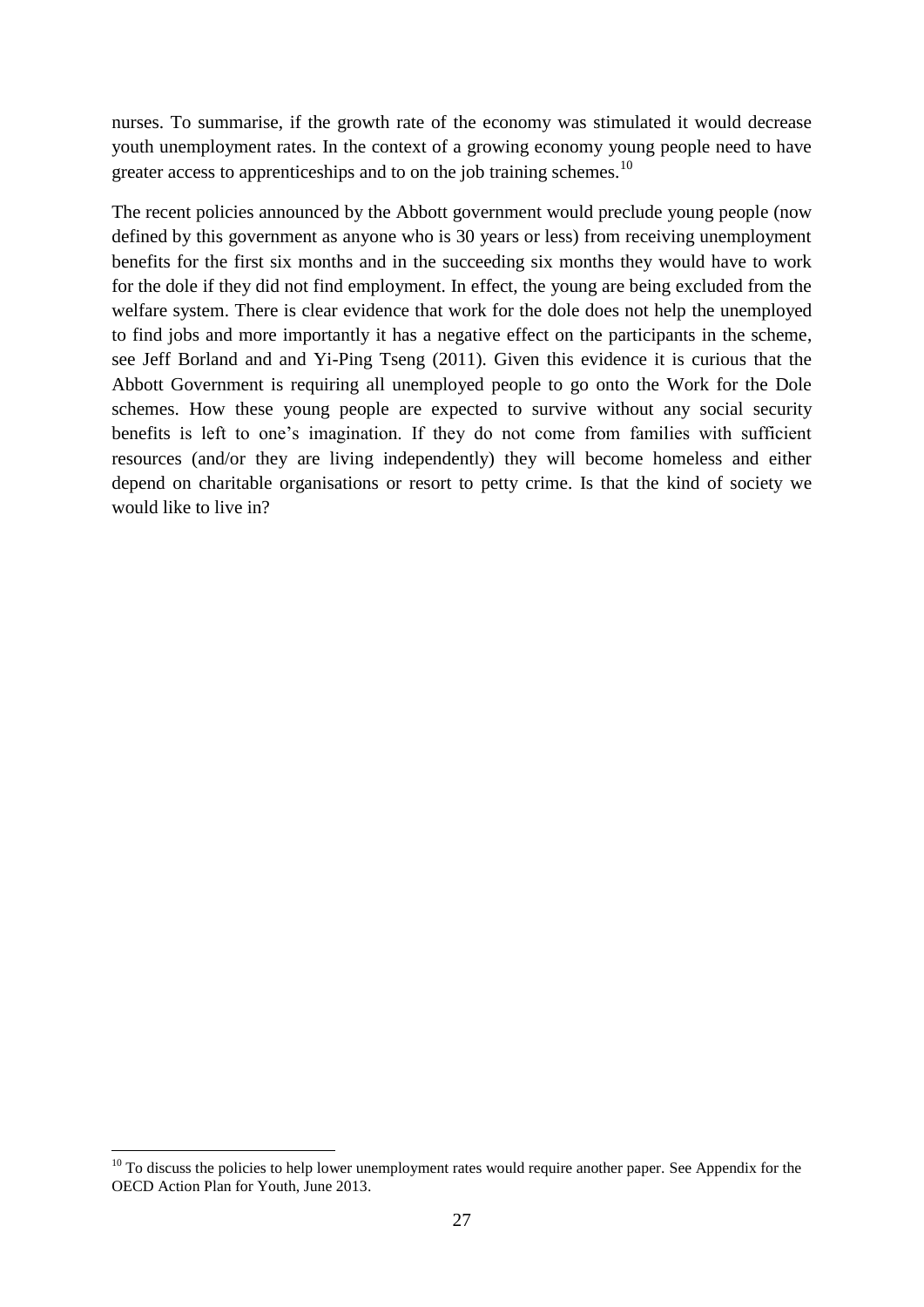#### **References**

- Booth, Alison (2014) Wage Determination and Imperfect Competition, IZA Discussion Paper No. 8034.
- Borland, Jeff and Yi-Ping Tseng (2011) "Does 'Work for the Dole' work? An Australian perspective on work experience programmes", *Applied Economics*, 43 (28), 4353- 4368.
- Bray, J. Rob (2013) *Reflections on the evolution of the minimum wage in Australia: options for the future paper*, Crawford School of Public Policy, ANU.
- Card, David & Krueger, Alan, 'Minimum Wages and Unemployment: A Case Study of the Fast-Food Industry in New Jersey and Pennsylvania', *American Economic Review*, 1994, 84:4, 772-93
- Card, David and Alan B. Krueger (1995) *Myth and Measurement: The New Economics of the Minimum Wage.* Princeton, N.J.: Princeton University Press.
- Clark, Brian, Clement Joubert, and Arnaud Maurel (2014) "The Career Prospects of Overeducated Americans", National Bureau of Economic Research, Working Paper 20167.
- Cuervo, Hernán , Jessica Crofts & Johanna Wyn (2013) "Generational insights into new labour market landscapes for youth", Research Report 42, Youth Research Centre, Melbourne Graduate School of Education, University of Melbourne.
- Daly, Anne, D. Nguyen-Hong, D. Eldridge, O. Gabbitas, and P. McCalman (1998) Youth Wages and Employment, Productivity Commission Staff Research Paper, AusInfo, Canberra.
- Doiron, Denise & Tue Gorgens (2008) "State dependence in youth labor market experiences, and the evaluation of policy interventions", *Journal of Econometrics*, **145,** 81–97.
- Dube, Arindrajit, T. William Lester and Michael Reich (2010) "Minimum Wage Effects Across State Boundaries: Estimates Using Contiguous Counties", *Review of Economics and Statistics*, 92 (4), 945-964.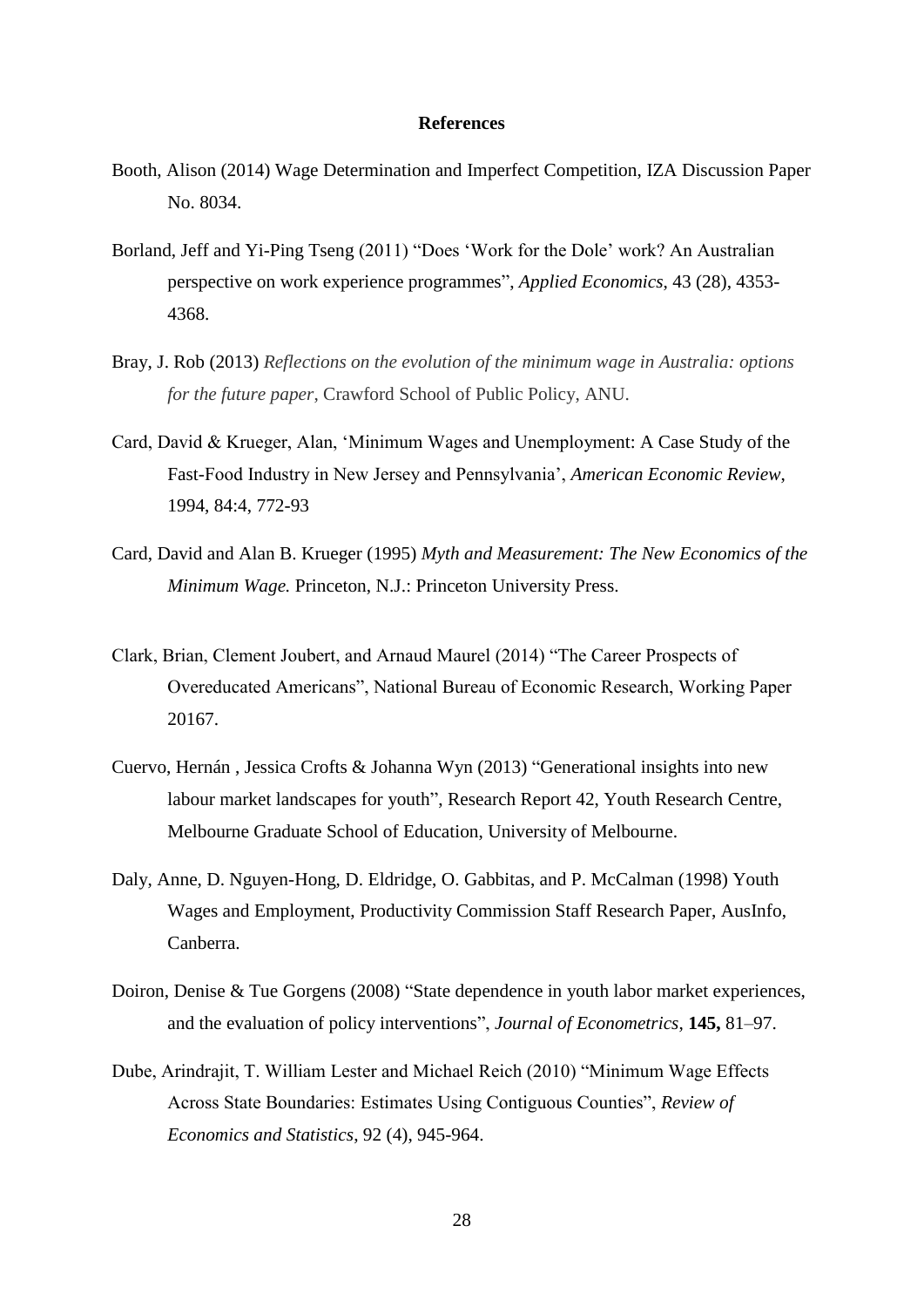- Eurofound (2014) *Social situation of young people in Europe*, Publications Office of the European Union, Luxembourg.
- Heckman, James J. (2007) "Comments on *Are Protective Labor Market Institutions at the Root of Unemployment? A Critical Review of the Evidence* by David Howell, Dean Baker, Andrew Glyn, and John Schmitt," *Capitalism and Society*: Vol. 2: Iss. 1, Article 5.
- Hérault, Nicolas, Weiping Kostenko, Gary Marks, & Rezida Zakirova (2012) "The Effects of Macroeconomic Conditions on the Education and Employment Outcomes of Youth", *Australian Journal of Labour Economics*, 15(1), 17-36.
- Howell, David R. (2010) Chapter 7: Institutions, Aggregate Demand and Cross-Country Employment Performance: Alternative Theoretical Perspectives and the Evidence, in Eckhard Hein and Engelbert Stockhammer, eds., *A Modern Guide to Keynesian Macroeconomics and Economic Policies* (Elgar)
- Howell, David R. (Ed.) (2005) *Fighting Unemployment: The Limits of Free Market Orthodoxy*, Oxford University Press, Oxford.
- Howell, David R., Dean Baker, Andrew Glyn, and John Schmitt (2007) "Are Protective Labor Market Institutions at the Root of Unemployment? A Critical Review of the Evidence", *Capitalism and Society*, 2 (1), 1-73.
- Junankar, P.N & Margaret Wood (1992) "The Dynamics of Unemployment: An Analysis of Recurrent Unemployment", in *Youth in the Eighties: Papers from the Australian Longitudinal Surveys* (Eds.) R.G. Gregory and T. Karmel, Canberra: Department of Employment, Education and Training & Centre for Economic Policy Research, ANU, Canberra, 1992, (pp. 282-304).
- Junankar, P.N. (Ed.) (1987) *From School to Unemployment? The Labour Market for Young People*. London: Macmillan 1987.
- Junankar, P.N., M. Waite & G. Belchamber (2000) "The Youth Labour Market: Anecdotes, Fables and Evidence" in *Employment and Labour Relations Review*, Supplement to Volume 11, 159-186.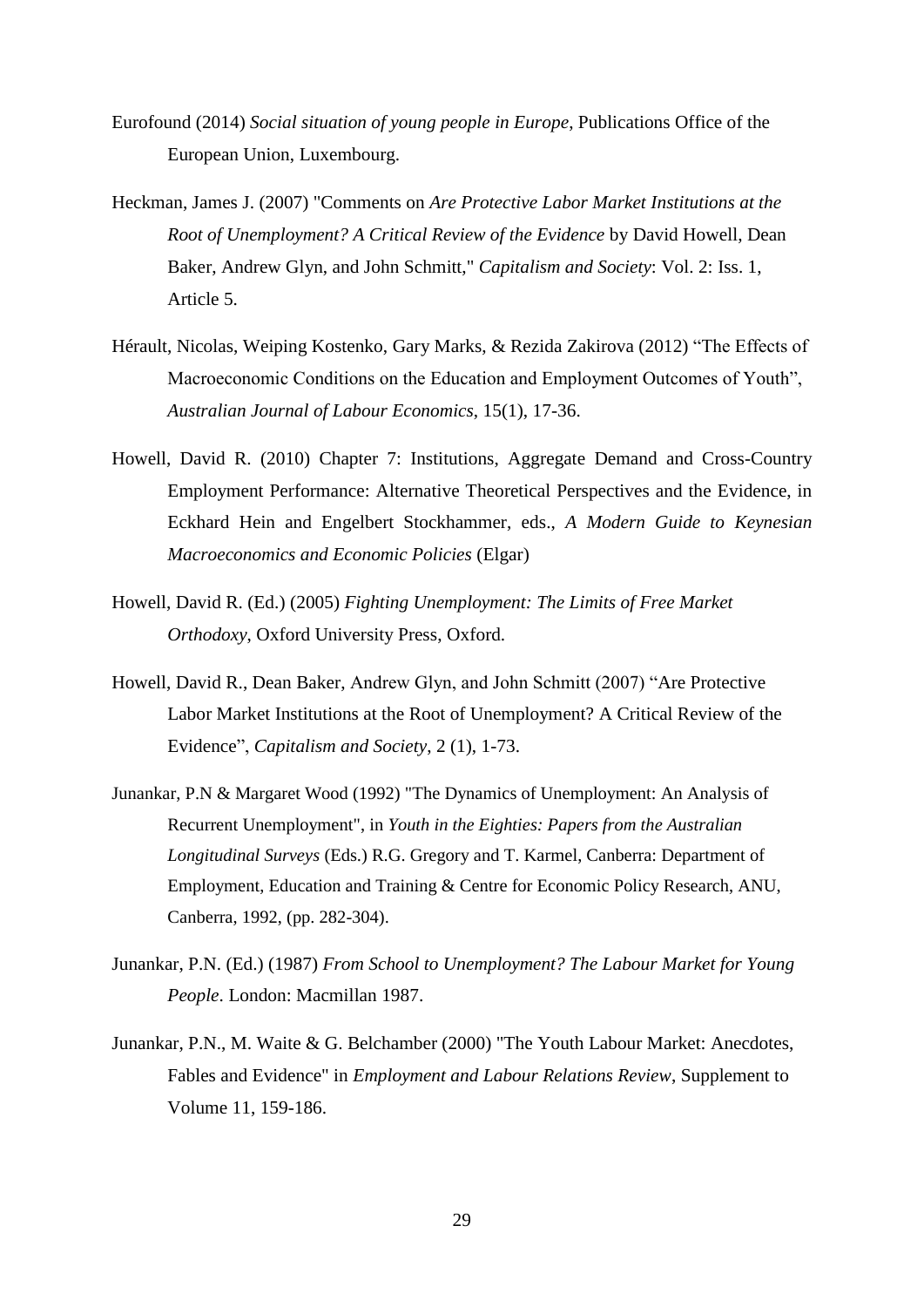- Junankar, P.N. 2004, '"Employment effects of minimum wages: Evidence from a quasiexperiment", by Andrew Leigh: A preliminary critique', in ACTU, Minimum Wages Case 2004, Tag Number 7 in Composite Exhibit, AIRC Safety Net Review, Melbourne.
- Kahneman, Daniel (2011) *Thinking Fast and Slow*, New York: Farrar, Straus and Giroux.
- Leigh, Andrew (2003) "Employment Effects of Minimum Wages: Evidence from a Quasi-Experiment", *Australian Economic Review*, 36 (4), 361-373.
- Lewis, Phil & McLean, Ben (1998) "The Youth Labour Market in Australia: A Survey", *Australian Journal of Labour Economics*, 2:2, 1998, 158-72.
- Manning, Alan (2003) *Monopsony in Motion: Imperfect Competition in Labor Markets*, Princeton University Press, Princeton, NJ.
- Manning, Alan (2010) Imperfect Competition in the Labor Market, Chapter 11, *Handbook of Labor Economics*, Volume 4b, ed. by Orley Ashenfelter and David Card, Elsevier Science, Burlington.
- Marks, G. N.; K. Hillman & A. Beavis (2003). Dynamics of the Australian youth labour market : the 1975 cohort, 1996-2000. Melbourne: Australian Council for Educational Research (ACER)
- Mavromaras, Kostas, Peter Sloane, and Zhang Wei (2013) "The Scarring Effects of Unemployment, Low Pay and Skills Under-utilisation in Australia Compared", IZA Discussion Paper No. 7440.
- Miller, Paul and Paul Volker (1987) The Youth Labour Market in Australia, *Economic Record*, 63 (3), 203-219.
- Mortensen, D.T. and C.A. Pissarides (1999) "New Developments in Models of Search in the Labor Market", in *Handbook of Labor Economics,* vol. 3, edited by O.C. Ashenfelter and D. Card, Amsterdam: North Holland.
- Neumark, David & Wascher, William, "Employment Effects of Minimum and Subminimum Wages: Panel Data on State Minimum-Wages Laws", *Industrial and Labor Relations Review*, 46:1, 1992, 55-81.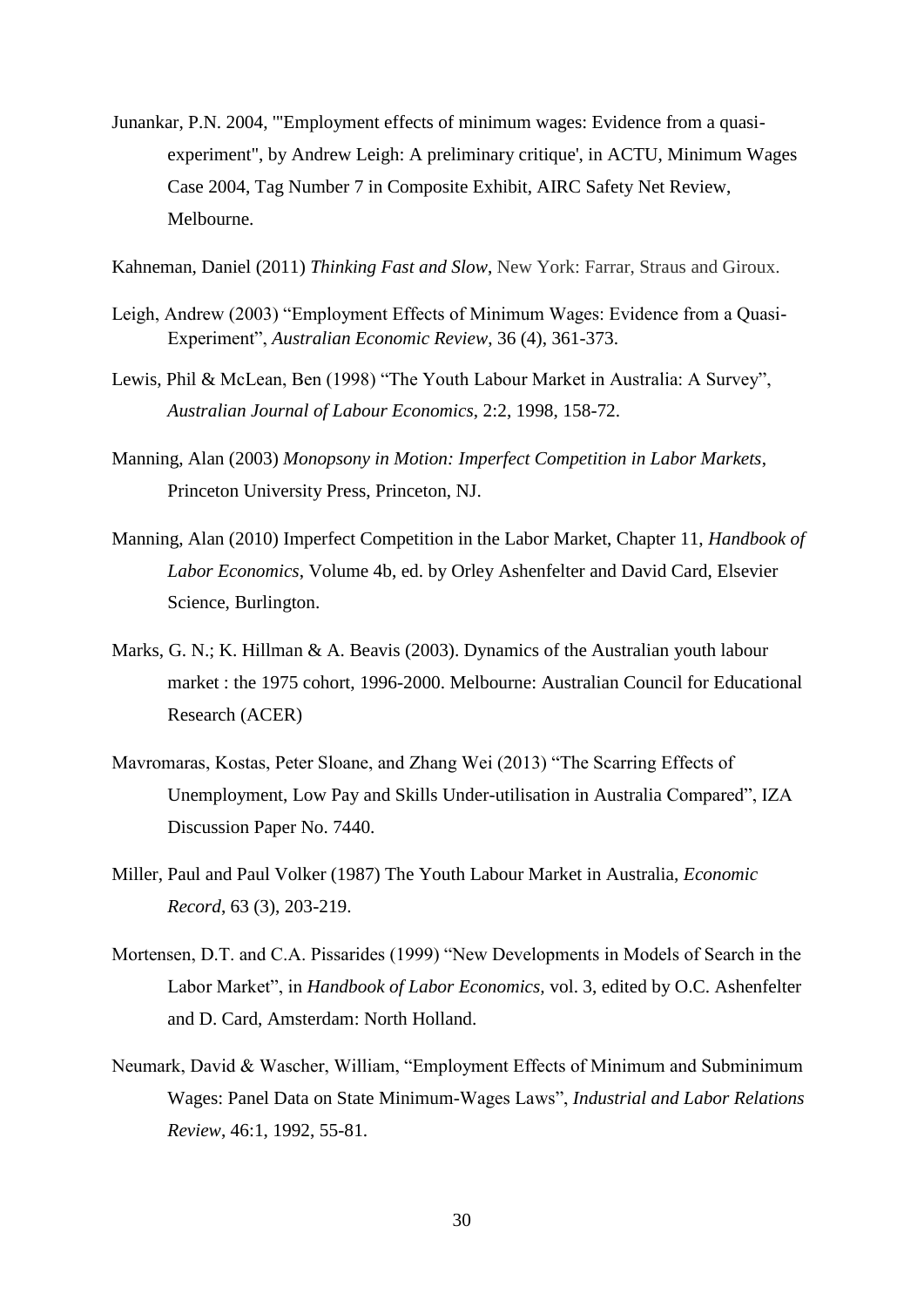- Neumark, David & Wascher, William, "Minimum Wages and Unemployment", *IZA Discussion Paper Series*, 2007, No. 2570.
- Nickell, S. and R. Layard (1999) "Labor Market Institutions and Economic Performance", in *Handbook of Labor Economics*, vol. 3, edited by O. Ashenfelter and D. Card, Elsevier, Amsterdam.
- Nickell, S. and R. Layard (1999) "Labor Market Institutions and Economic Performance", in *Handbook of Labor Economics*, vol. 3, edited by O. Ashenfelter and D. Card, Elsevier, Amsterdam.
- O'Brien, M, (2006) "The Youth Labour Market in Australia Implications From Work Choices Legislation", Working Paper 06-08, Department of Economics, University of Wollongong.
- Sewell, Chris (2013) "An Analysis of Youth Labour Markets", Bachelor of Commerce, Honours Thesis, UNSW.
- Solow, Robert (1990) *The Labour Market as a Social Institution*, Oxford: Blackwell.
- Stewart, Mark (2007) "The Inter-related Dynamics of Unemployment and Low Wage Employment" *Journal of Applied Econometrics,* **22**, 511–531.
- Watson, Ian (2004) "Minimum wages and employment: Comment" *Australian Economic Review* 37 (2), 166-172.